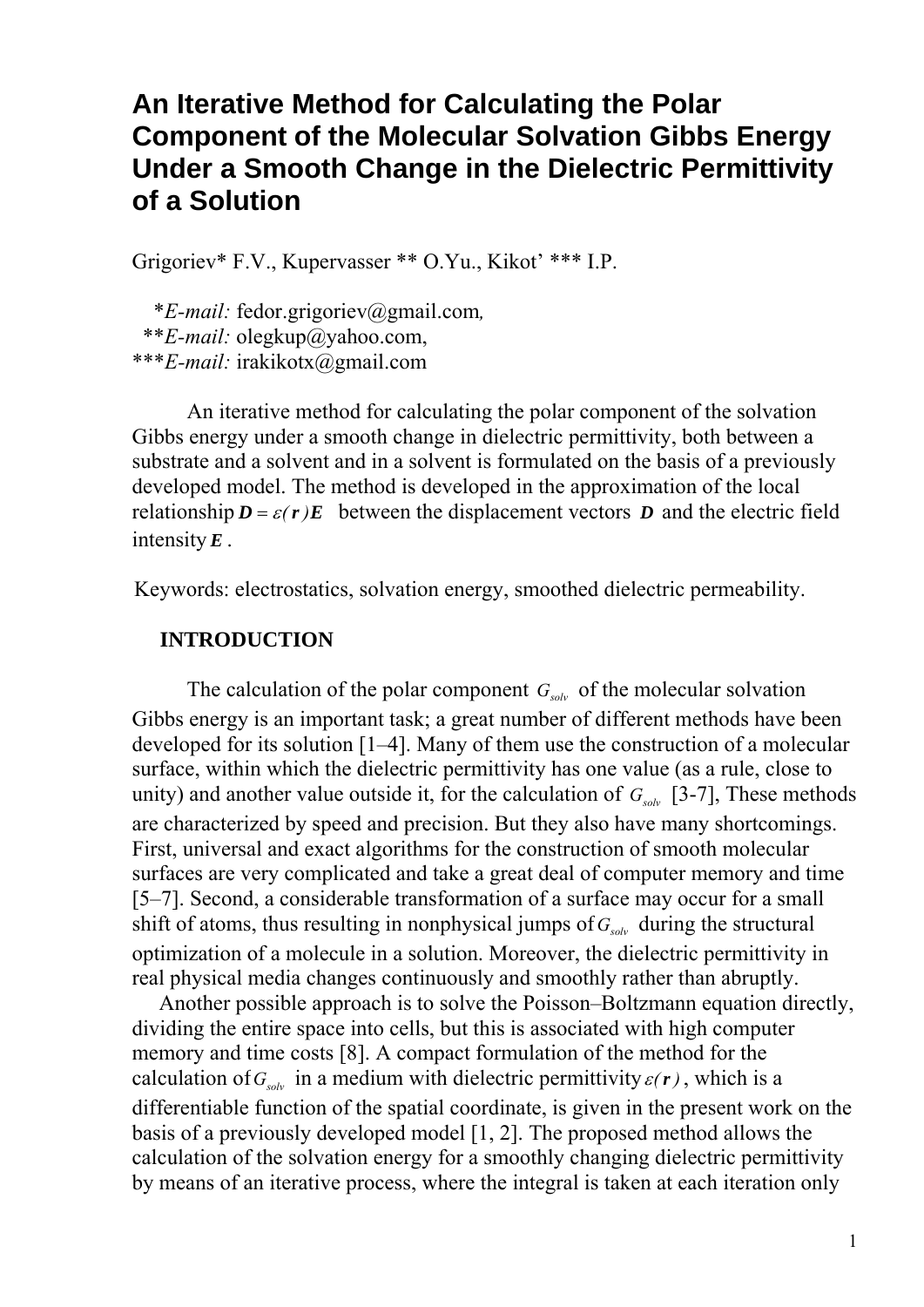over the region within which a nonzero dielectric permittivity gradient exists. This allows us to appreciably reduce the expenses of the method in comparison with the direct solution of the Poisson–Boltzmann equation. The rapid convergence of the method already provides good results at the first iteration. The theoretical foundations of the method were laid in [9, 10]. A method with continuous dielectric permittivity was first proposed in [2]. In this work, the following solution was suggested:

$$
E = -\frac{\nabla \psi_0}{\varepsilon}.
$$
 (1)

where  $\psi_0$  is the electrostatic field that would be created by a molecule in the absence of a dielectric. However, this solution does not satisfy the Maxwell equations for electrostatics, as the electric field intensity curl is not equal to zero  $[10]$ , i.e.,

$$
\nabla \times \boldsymbol{E} = \frac{\nabla \varepsilon \times \nabla \psi_0}{\varepsilon^2} \neq 0 \ ,
$$

if the vectors  $\nabla \varepsilon$  and  $\nabla \psi_0$  are not codirected. In actual fact, Eq. (1) is only the first approximation (however, sufficient in practice) for the electric field intensity, which is actually represented by the iterative series we obtained. The proposed method was further developed in [1], but the main emphasis in it is placed on the possibility of a nonlocal relationship between the displacement vectors and the electric field intensity.

 This article is composed as follows. A new iterative scheme is described in Part I. The two models for the smoothing of a dielectric medium, viz., the model that was considered earlier in [2] and leads to gradient discontinuities and a new model, which allows us to perform infinite differentiation, are presented in Part II. The data in [2], which represent the results of the calculation of  $G_{solv}$  for a certain set of molecules with consideration for only the first term of the expansion of Eq. (1) and their comparison with the experimental data and the calculation results obtained by the other method, are given in Part III as a validation of the method and illustrate the very rapid convergence of the proposed series. In support of this conclusion, the calculation of the two following expansion terms is given in the same part.

 The polar Gibbs energy component calculated in the given work includes not only purely electrostatic energy but also both the component associated with the partial ordering of dipoles along a field (entropy component) and the nonelectrostatic energy of the "stretching" of dipoles along a field. However, no additional calculation is required for them, as the given components are already included in the energy calculated in this work. Since an insufficiently clear understanding of this fact is encountered, even in the serious literature [9], we thought it proper to clarify this question in the Appendix.

## **I. ITERATION SCHEME OF THE METHOD.**

 Let a substrate molecule be placed in a solution. The charge distribution density inside this molecule is  $\rho_0$ , and the dielectric permittivity is equal to unity. The surrounding solution has the dielectric permittivity *εout*, but the transition at the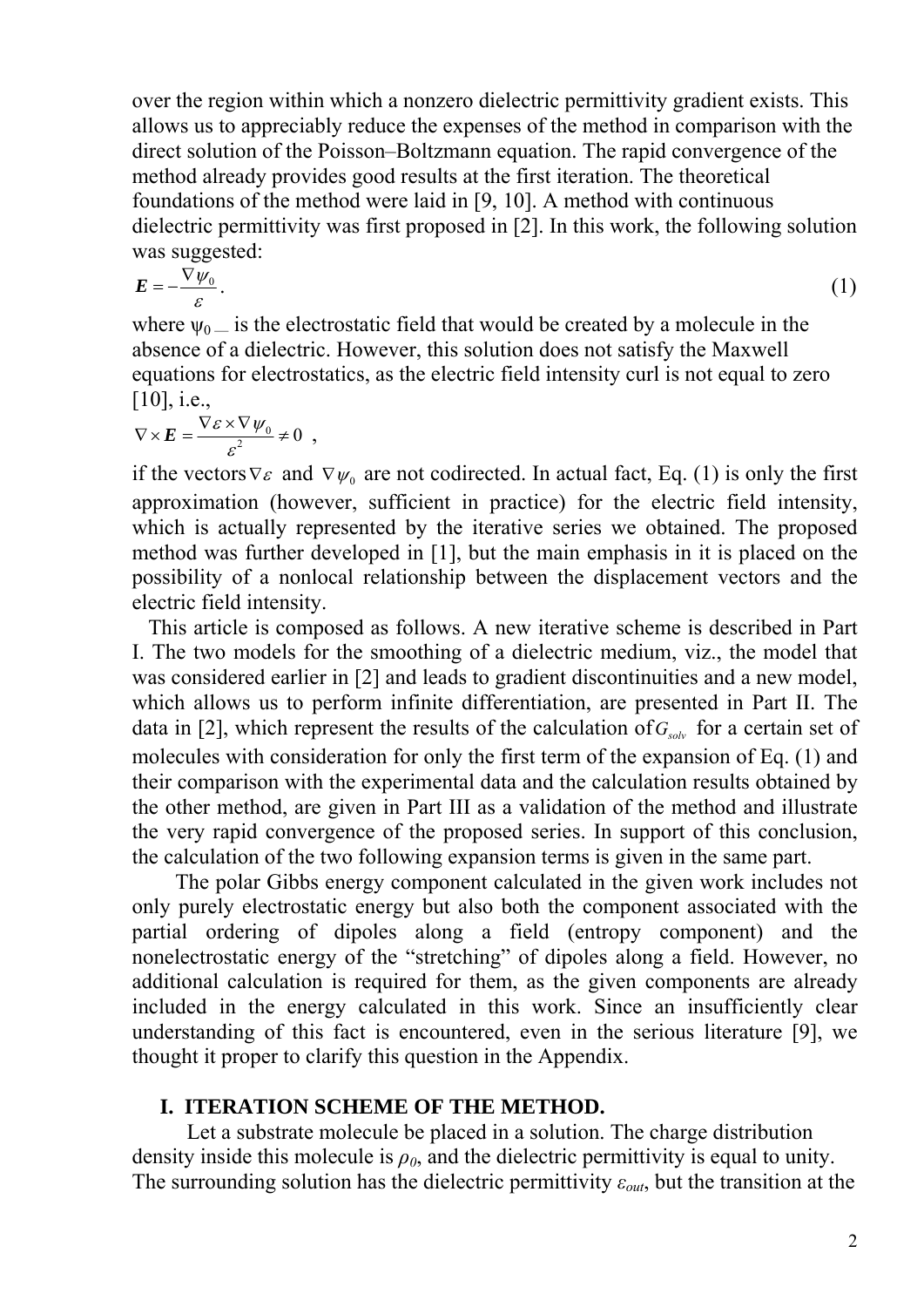boundary of a substrate is smoothed. Let us cite the basic equations of electrostatics:

$$
D = \varepsilon(r)E, \qquad (2)
$$
  
\n
$$
\nabla \cdot D = 4\pi \rho_0, \qquad (3)
$$
  
\n
$$
E = -\nabla \psi.
$$

where  $E -$  is the vector of the intensity of an electric field,  $D -$  is the vector of the displacement of an electric field, and  $\psi$  - is the potential of an electric field. From the last equation it directly follows that∇×*E*=0.

 Under the influence of the electric field induced by the charges inside a molecule, the dielectric surrounding it acquires polarization, as a consequence of which a nonzero distribution of so-called bound charges occurs in the dielectric. Let us denote this distribution density as  $\rho$ . Then, the following relationship is satisfied:

 $\nabla \cdot \mathbf{E} = 4\pi(\rho_0 + \rho).$  (5)

As is known, by knowing the density of the distribution of charges inside a molecule and the dielectric permittivity at each spatial point, we can univocally

find the electrostatic field potential $\psi(r)$  at the boundary conditions

$$
\lim_{r \to \infty} r\psi(\mathbf{r}) = const,\n\lim_{r \to \infty} r^2 |\nabla \psi(\mathbf{r})| = const.
$$

and, consequently, the intensity vector  $E$ . Then, using Eq. (5), it is possible to find the bound charge distribution density  $\rho$ , from which we can express the energy of the interaction between a molecule and a solution.

 The scheme for calculating the free salvation energy can be constructed with preservation of local relationship (1). Let us write the total potential in the Form

$$
\psi = \frac{\psi_0}{\varepsilon} + \varphi \tag{6}
$$

where  $\psi_0$  is the solution of the following equation:

$$
\nabla^2 \psi_0 = -4\pi \rho_0, \tag{7}
$$

i.e., it is the potential of the field that would be created in the absence of a dielectric. Then, for the field intensity  $E$  and the displacement  $D$  from Eqs. (2) and (4) we obtain

$$
E = -\frac{\nabla \psi_0}{\varepsilon} + \frac{\psi_0 \nabla \varepsilon}{\varepsilon^2} - \nabla \varphi,
$$
  

$$
D = -\nabla \psi_0 + \frac{\psi_0 \nabla \varepsilon}{\varepsilon} - \varepsilon \nabla \varphi.
$$
 (8)

With consideration for Eqs. (7) and (8), condition (3) can be rewritten as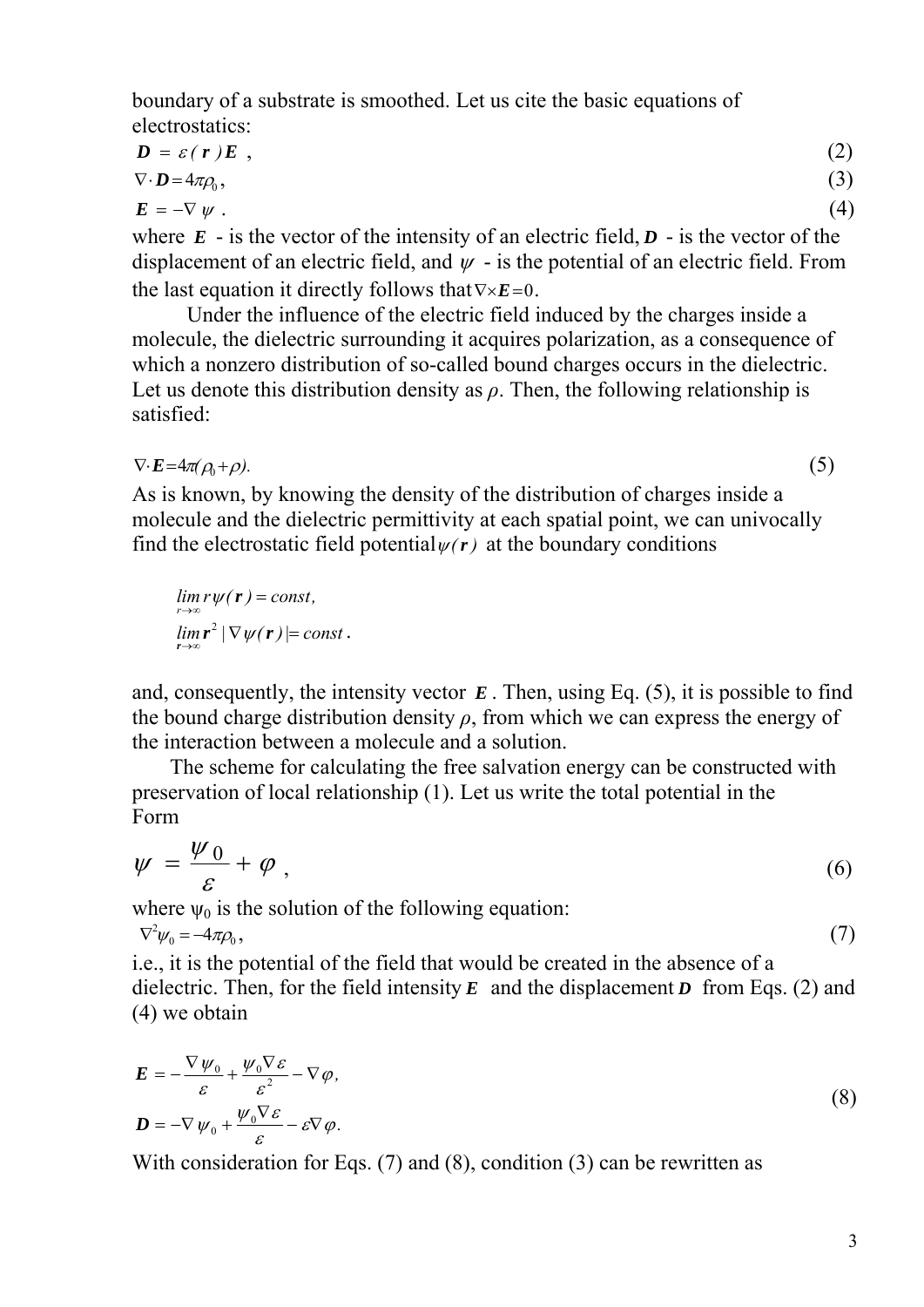$$
\nabla \left( \frac{\psi_0 \nabla \varepsilon}{\varepsilon} - \varepsilon \nabla \varphi \right) = 0 \tag{9}
$$

Since the divergence of the expression within the brackets is equal to zero, this expression is the curl of a certain vector field *B*:

$$
\nabla \times \mathbf{B} = \frac{\psi_0 \nabla \varepsilon}{\varepsilon} - \varepsilon \nabla \varphi \; . \tag{10}
$$

Whence we can express  $\nabla \varphi = \frac{\varphi_0 \mathbf{v} \cdot \mathbf{z}}{\varepsilon^2} - \frac{\mathbf{v} \cdot \mathbf{x}}{\varepsilon}$  $\nabla \varphi = \frac{\psi_0 \nabla \varepsilon}{c^2} - \frac{\nabla \times \mathbf{B}}{c}$  and substitute it into Eq. (8):

$$
E = -\frac{\nabla \psi_0}{\varepsilon} + \frac{\nabla \times B}{\varepsilon}.
$$
\n(11)

Then the intensity curl equal to zero can be expressed via the vector field *B* as:

$$
\frac{\nabla \varepsilon \times \nabla \psi_0}{\varepsilon} + \varepsilon \nabla \times (\frac{\nabla \times \mathbf{B}}{\varepsilon}) = \frac{\nabla \varepsilon \times \nabla \psi_0}{\varepsilon} - \frac{\nabla \varepsilon \times (\nabla \times \mathbf{B})}{\varepsilon} + \nabla \times (\nabla \times \mathbf{B}) = 0.
$$
 (12)

The latter equality represents the equation for the vector field *B*. Let us rewrite it in the form of a linear integral equation as:

$$
\nabla \times \mathbf{B} = \frac{1}{4\pi} \int \frac{\left[ -\frac{\nabla' \varepsilon \times \nabla' \psi_0}{\varepsilon} + \frac{\nabla' \varepsilon \times (\nabla' \times \mathbf{B})}{\varepsilon}, \mathbf{r} - \mathbf{r}' \right]}{\left| \mathbf{r} - \mathbf{r}' \right|^3} d^3 \mathbf{r}' =
$$
\n
$$
= \frac{1}{4\pi} \int \left[ \nabla \frac{1}{|\mathbf{r} - \mathbf{r}'|} , \left( -\frac{\nabla' \varepsilon \times \nabla' \psi_0}{\varepsilon} + \frac{\nabla' \varepsilon \times (\nabla' \times \mathbf{B})}{\varepsilon} \right) \right] d^3 \mathbf{r}'.
$$
\n(13)

One possible method of solving Eq. (13) is associated with the representation of *B* as the sum  $\mathbf{B} = \mathbf{B}_1 + \mathbf{B}_2 + \dots$ , in which the curl of each following summand is appreciably lower than the curl of the preceding summand.

In this case,  $\nabla \varepsilon$  and  $\nabla \times \mathbf{B}_1$  are considered to have the same (first) order of smallness. Based on the assumption that  $\nabla \times \mathbf{B}$  is small in comparison with  $\nabla \psi_0$ , the first term of the series can be selected as

$$
\nabla \times \boldsymbol{B}_1 = \frac{1}{4\pi} \int \frac{\left[ -\frac{\nabla' \varepsilon \times \nabla' \psi_0}{\varepsilon}, \boldsymbol{r} - \boldsymbol{r}' \right]}{\left| \boldsymbol{r} - \boldsymbol{r}' \right|^3} d^3 \boldsymbol{r}' = \frac{1}{4\pi} \int \left[ \nabla \frac{1}{\left| \boldsymbol{r} - \boldsymbol{r}' \right|}, -\frac{\nabla' \varepsilon \times \nabla' \psi_0}{\varepsilon} \right] d^3 \boldsymbol{r}'.
$$
\n(14)

Substituting Eq. (14) into Eq. (12) and preserving the terms of the same order of smallness, we obtain the equation for the following term of the series:

$$
-\frac{\nabla \varepsilon \times (\nabla \times \mathbf{B}_1)}{\varepsilon} + \nabla \times (\nabla \times \mathbf{B}_2) = 0.
$$
 (15)

Whence we can express the second term: as

$$
\nabla \times \boldsymbol{B}_2 = \frac{1}{4\pi} \int \frac{\left[ \frac{\nabla' \varepsilon \times (\nabla' \times \boldsymbol{B}_1)}{\varepsilon} \right]_r - r'}{\left| \boldsymbol{r} - \boldsymbol{r'} \right|^3} d^3 \boldsymbol{r'} = \frac{1}{4\pi} \int \left[ \nabla \frac{1}{\left| \boldsymbol{r} - \boldsymbol{r'} \right|} \cdot \frac{\nabla' \varepsilon \times (\nabla' \times \boldsymbol{B}_1)}{\varepsilon} \right] d^3 \boldsymbol{r'}.
$$
 (16)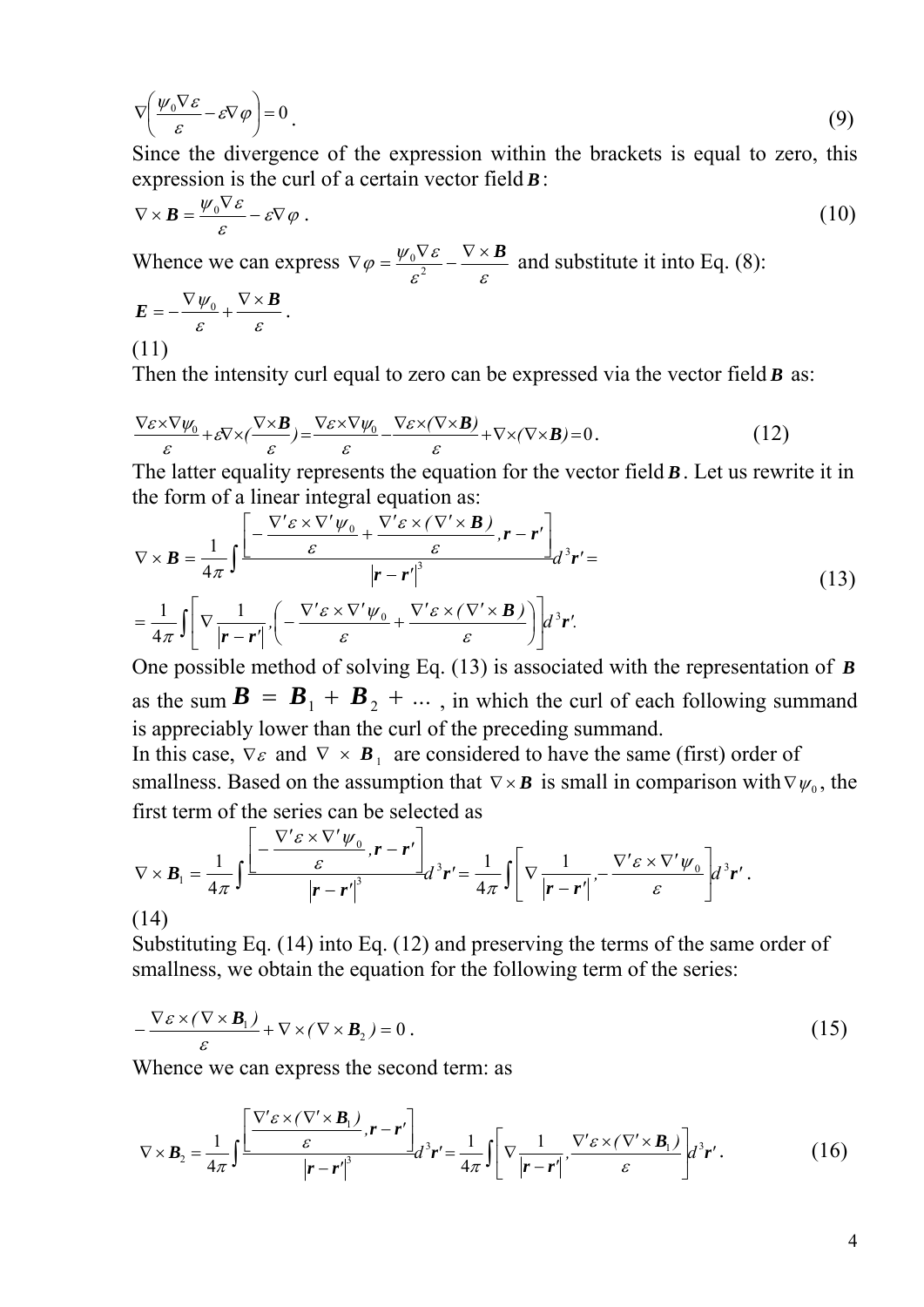Hence, we obtain the following recurrent relationship for the terms of the series:

$$
\nabla \times \boldsymbol{B}_{n+1} = \frac{1}{4\pi} \int \frac{\left[ \frac{\nabla' \varepsilon \times (\nabla' \times \boldsymbol{B}_n)}{\varepsilon} \right]_r - \boldsymbol{r}'}{\left| \boldsymbol{r} - \boldsymbol{r}' \right|^3} d^3 \boldsymbol{r}' . \tag{17}
$$

Using this relationship, we can find the vector  $\nabla \times \mathbf{B}$ . Taking Eq. (11) into consideration, it is possible to express the density of bound charges via this vector from Eq.  $(5)$  as

$$
\rho = \frac{1}{4\pi} \left( \frac{\nabla \psi_0 \cdot \nabla \varepsilon}{\varepsilon^2} + \nabla \cdot \left( \frac{\nabla \times \mathbf{B}}{\varepsilon} \right) \right) = \frac{1}{4\pi} \frac{\nabla \varepsilon}{\varepsilon^2} \cdot \left( \nabla \psi_0 - (\nabla \times \mathbf{B}) \right) \tag{18}
$$

The polar component of the free solvation energy can be calculated by the following formula

$$
G_{solv} = \frac{1}{2} \int \frac{\rho_0(\mathbf{r}) \rho(\mathbf{r}')}{|\mathbf{r} - \mathbf{r}'|} d^3 \mathbf{r} d^3 \mathbf{r}' \,. \tag{19}
$$

In the approximation  $\nabla \times \mathbf{B} = 0$ , we have the following expression for the solvation energy:

$$
G_{solv}^{(1)} = \frac{1}{8\pi} \int \frac{\rho_0(\mathbf{r})}{|\mathbf{r} - \mathbf{r}|} \frac{\nabla' \psi_0 \cdot \nabla' \varepsilon}{[\varepsilon(\mathbf{r}')]^2} d^3 \mathbf{r} d^3 \mathbf{r}' . \tag{20}
$$

 As was already mentioned above, this first expansion term coincides with the approximation proposed in [2]. Moreover, this term was also described in [1].

The other series terms determined from Eqs.(14) and (17) are small, if

(1) The dielectric permittivity gradient itself is small; and

 (2) The field created by the charges inside a substrate is close to the dielectric permittivity gradient by its direction.

 When the width of the smooth transition of the dielectric permittivity tends to zero at the boundary of a substrate, the series we obtained becomes equivalent to the iterative series of the polarizable continuum model (PCM) method [3].

# **II. MODEL OF THE SMOOTH CHANGE IN THE DIELECTRIC PERMITTIVITY AT THE SUBSTRATE–SOLVENT BOUNDARY**

 Let us describe how the dielectric permittivity must change to satisfy the condition of the smallness of its gradient, if it is equal to unity inside a molecule and to  $1 + 4\pi \{\chi_{\infty} + \chi_{in}\}\$ , where  $\chi_{\infty}$  and  $\chi_{in}$  – are the positive constants that are responsible for the fast (electronic) and slow (nuclear) dielectric permittivities in a solvent. The calculation of the dielectric permittivity near a substrate was based on the continuum model developed in [2]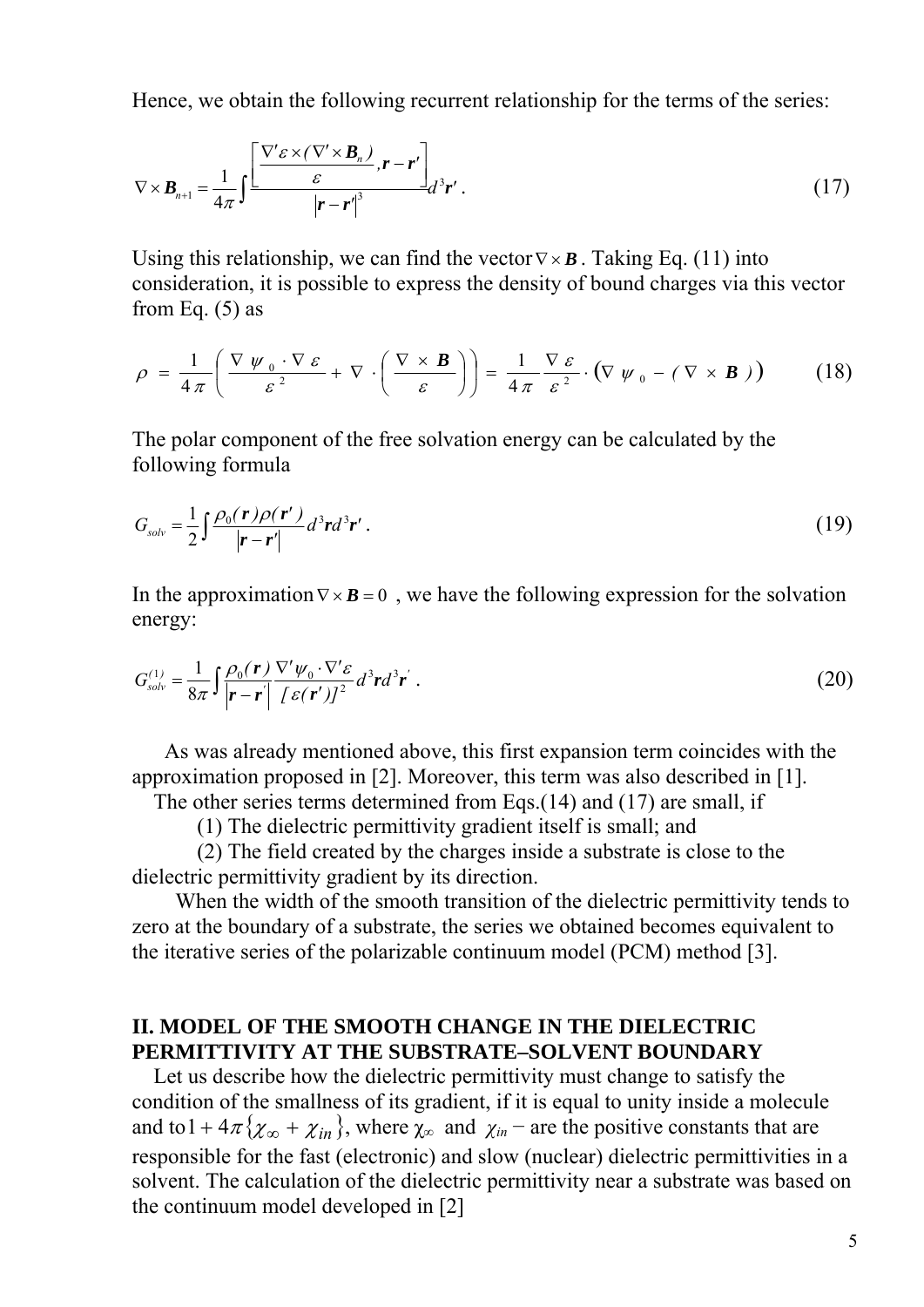$$
\varepsilon(\mathbf{r}) = 1 + 4\pi \mathbf{z}(\mathbf{r}) \{\chi_{\infty} + \chi_{in} \varphi(z(\mathbf{r}))\},\tag{21}
$$

where  $z(r)$  – is a certain function, which is univocally determined by the distance from a spatial point *r* to the surface of a molecule and described below and  $(z-1)$ ⎭  $\left\{ \right\}$  $\vert$  $\overline{a}$  $= exp \left\{\frac{(z -$ 0 1 *z*  $\varphi(r) = exp\left\{\frac{(z-1)}{2}\right\}$  ( $z_0$  – is a positive constant) (Fig. 2). In this case, the dielectric permittivity smoothly changes from unity inside the molecule to  $1 + 4\pi (\chi_{\infty} + \chi_{in})$  in the solvent.

Let us now specify the behavior of the function  $z(r)$ . Let the molecular surface be specified by van der Waals spheres with the radii  $R_i$  and their centers in the atoms, whose radius vectors are  $\mathbf{R}_i$ ;  $j=1,..., N$  (the current number of an atom). Let  $l(r)$  – be the distance from the point  $\vec{r}$  to the molecular surface. If the point **r** does not lie inside one of the atoms, i.e., if  $\|\mathbf{r} - \mathbf{R}_j\| > R_j$  for all  $j, l(\mathbf{r}) = min_j l_j(\mathbf{r})$ , where

$$
l_j(\mathbf{r}) = ||\mathbf{r} - \mathbf{R}_j|| - R_j,
$$
  
otherwise  $l(\mathbf{r}) = 0$ .  
In [2] the following formula is proposed for  $z(\mathbf{r})$ :  
(22)

$$
z(\mathbf{r}) = 1 + exp\left\{-\frac{2l(\mathbf{r})}{\delta}\right\} - 2exp\left\{-\frac{l(\mathbf{r})}{\delta}\right\},
$$
\n(23)

where  $\delta$  – is a small positive constant, which has the meaning of the transition width. However, the choice  $z(r)$  is bad because the derivative of this function has discontinuities at the points where the distances to two or more atoms are equal.

 For faster convergence of the method, in this work it is recommended to use another smooth function  $z(r)$ , which is infinitely differentiable at any point:

$$
z(\mathbf{r}) = \frac{\sum_{j} exp\left\{-\frac{\delta}{l_j(\mathbf{r})}\right\}\left(1 - exp\left\{-\frac{\delta_1^2}{(l_j(\mathbf{r}) - l(\mathbf{r}))^2}\right\}\right)}{\sum_{j}\left(1 - exp\left\{-\frac{\delta_1^2}{(l_j(\mathbf{r}) - l(\mathbf{r}))^2}\right\}\right)},
$$
\n(24)

with the constants  $\delta$  *and*  $\delta$ <sup>*I*</sup> satisfying the condition  $\delta$ <sup>*I*</sup> <  $\delta$  <  $R$ <sup>*i*</sup>.

# **III. COMPARISON OF THE RESULTS OF CALCULATING THE POLAR ENERGY BY THE METHOD PROPOSED IN THIS WORK WITH THE EXPERIMENTAL DATA AND THE RESULTS OBTAINED BY THE POLARIZABLE CONTINUUM MODEL METHOD.**

The numerical calculations of the solvation energy were performed in [2] for a number of molecules in the approximation  $\nabla \times \mathbf{B} = 0$  and compared with the results obtained by the PCM method [3] and experimental data. The dielectric permittivity was calculated by Eqs.  $(21)$ – $(23)$  with the following parameters: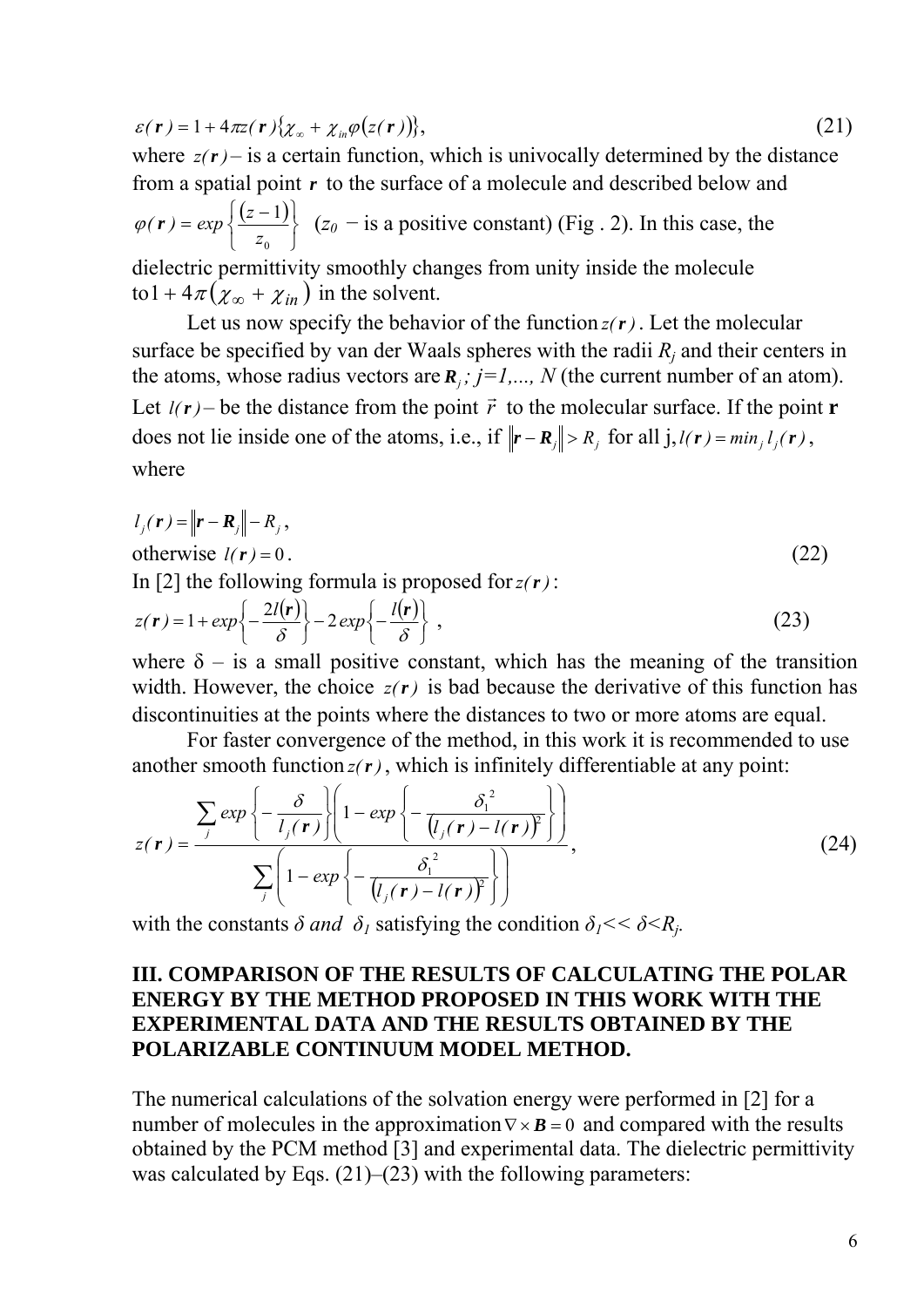$z_0 = 0.5$ ,  $\delta = 0.32 A$ ,  $\varepsilon_{out} = 1 + 4\pi \{\chi_{\infty} + \chi_{in}\} = 78$ ,  $\varepsilon_{\infty} = 1 + 4\pi \chi_{\infty} = 1.77$ ,

 The charges of atoms were taken from the quantum-mechanical calculations by the Hartree–Fock method (6-31G(d,p) базис) according to the electrostatic potential (ESP) based scheme for the localization of a charge [11]. The values of radii were taken from Table 5 of [12] and multiplied by  $k = 0.92$  for the proposed method and by  $k = 1.06$  for the PCM method.

 The experimental data were taken from [12,13]. To separate out the polar component from the experimental Gibbs energy of the solvation of an ionized molecule, we subtracted the experimental Gibbs energy of the solvation of a nonionized molecule with a similar structure; the difference between the nonpolar components was close to zero. The obtained result was compared with the corresponding difference between the calculated polar components of the Gibbs energy of the solvation of these molecules. The comparison of the polar Gibbs energies (see figure) indicates the rapid convergence of the considered method, as the first term of the series we obtained already provides a sufficient accuracy of the model.

 Since the question of how strong the contribution of additional expansion terms is may arise, we performed the numerical calculation of the first and the two following expansion terms  $(G_{solv}^{(1)}$  from (20)) from Eqs. (14), (18), and (19), and  $(G_{solv}^{(2)}$  из формул (14), (18), (19),  $G_{solv}^{(3)}$  from Eqs. (16), (18) and (19)) respectively) for the five ions that had already been considered earlier in [2]. The corresponding integrals need to be numerically calculated only within a narrow region near the surface of a molecule. Outside this region, the subintegral function is close to zero, owing to the small value of the gradient ε. The integrals have good mathematical convergence at the discontinuity points of the subintegral function. These facts considerably facilitate the task of numerical integration. In contrast to [2], the charges of atoms were calculated by the Merck molecular force field 94 (MMFF94) model. Correspondingly, the radii from Table 5 of [12] were multiplied by  $k = 0.8$ . The other parameters were taken to be the same as in [2]. The calculation results in kcal/mol are given in the table. From the given results it can be seen that the total correction introduced by the two following expansion terms is very small and has the same order of magnitude as the root-mean-square deviation  $G_{solv}^{(1)}$  of the calculated  $\Delta G_{sR}$  from its experimental values (1.75 kcal/mol). The results of the calculation of the first correction  $G_{solv}^{(1)}$  in Fig. 3 are taken from [2] and were very close to those obtained in this work.

### **CONCLUSIONS**

 In this work, a compact formulation of the iterative method for calculating the polar component of the solvation Gibbs energy  $G_{solv}$  was proposed for the case of the continuous distribution of the dielectric permittivity in a solution. Such a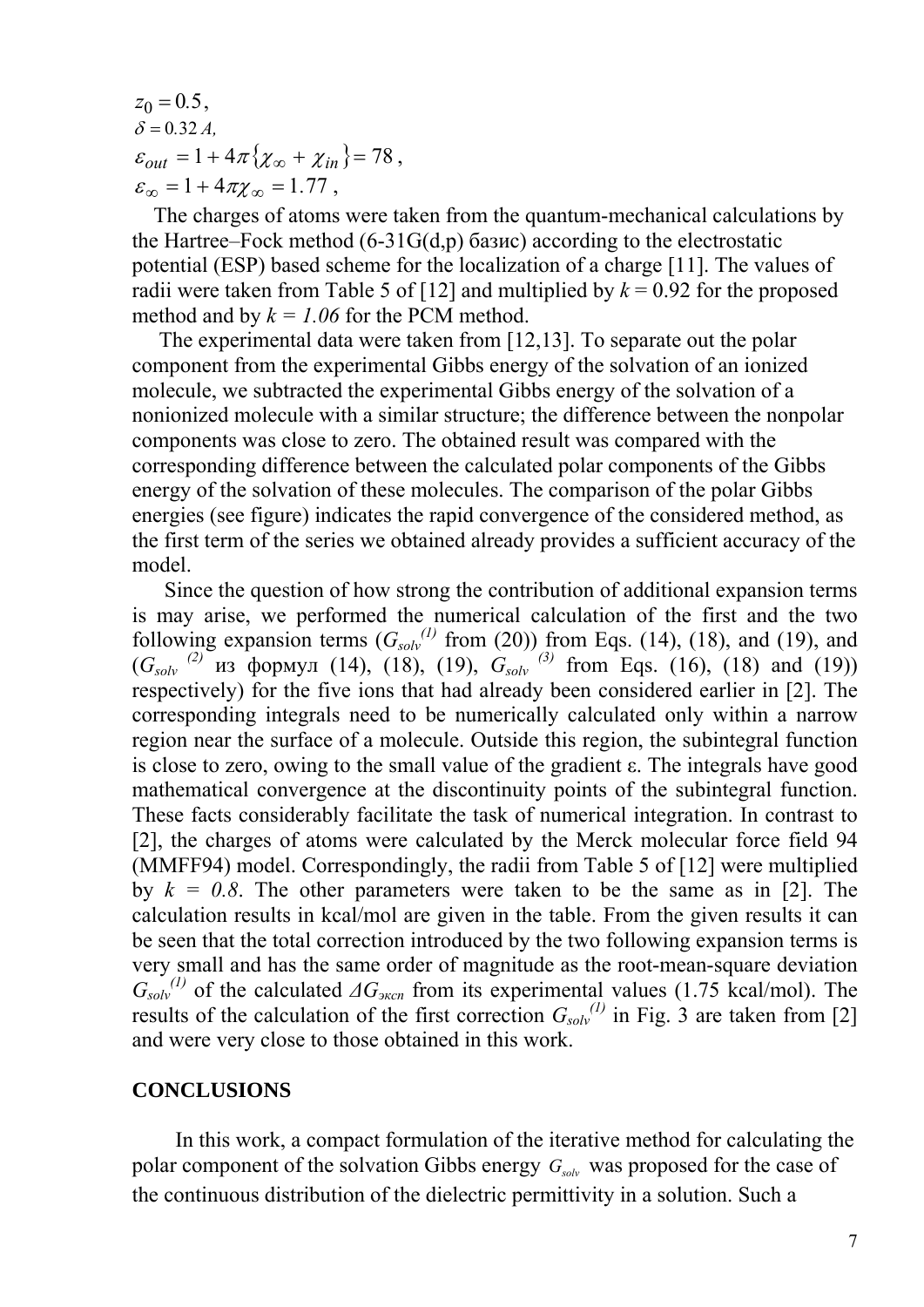distribution gives a more physically valid model of a solvent at its boundary with a substrate, prevents  $G_{s_0l_0}$  jumps upon the shift of atoms, and allows us to easily calculate the cases with a smooth change in the dielectric permittivity of a solvent. A smooth infinitely differentiable model was proposed for the dielectric permittivity at the substrate–solvent boundary. The comparison of the numerical calculation for the first iteration  $G_{solv}^{(1)}$  already gives good agreement with the experimental data and the values  $G_{solv}$  obtained by the PCM method.

 From the results of the calculation of the two following expansion terms it can be seen that their sum is small and has the same order of magnitude as the rootmean-square deviation of the first correction from its experimental value.

## **ACKNOWLEDGMENTS**

We are very grateful to M.V. Basilevsky for providing the materials that were used in this work.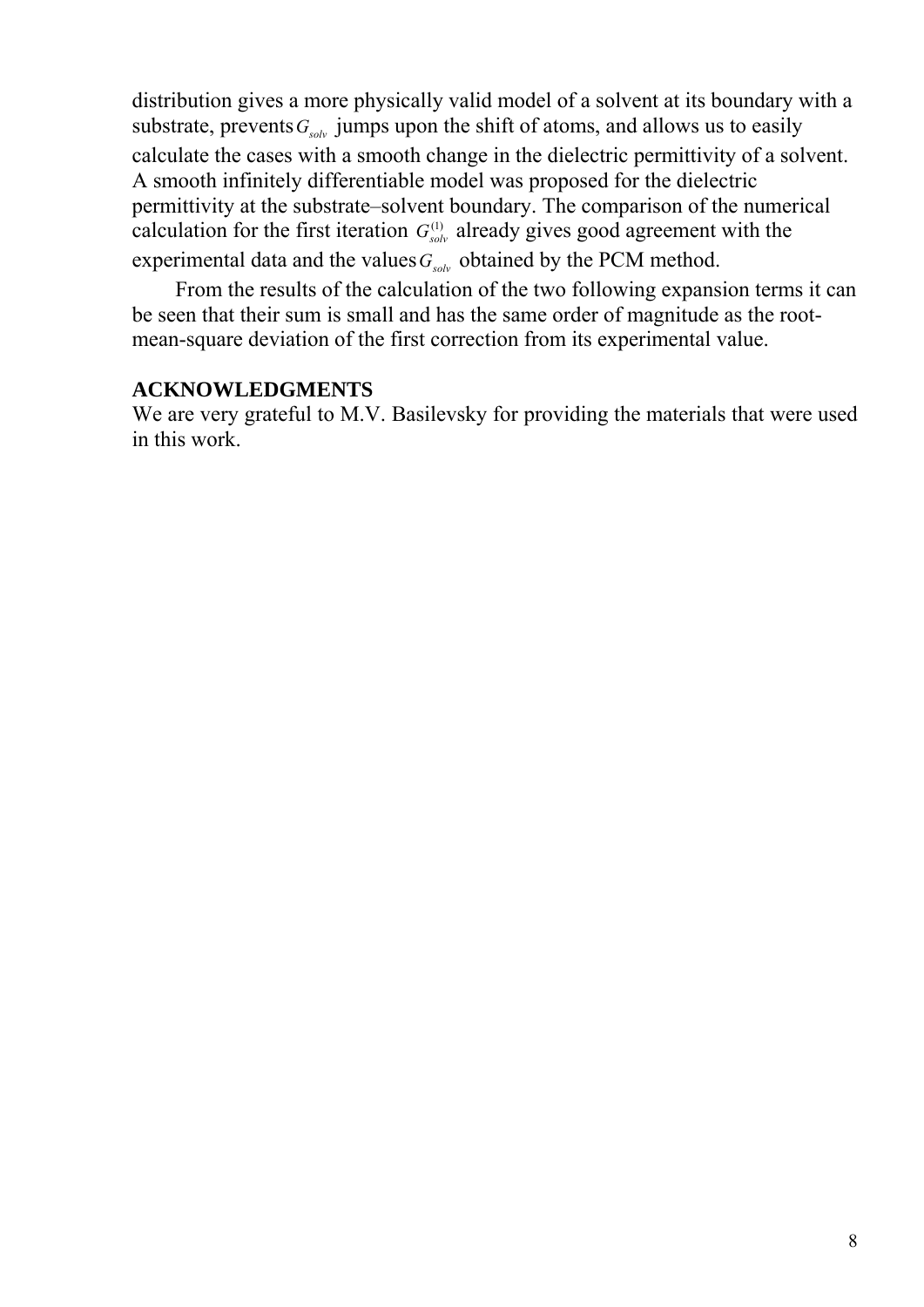# **APPENDIX**

 The question of what value, the potential electrostatic internal energy or the Gibbs energy, is calculated with the use of the dielectric permittivity often arises [9]. Below, we give a consideration of this question for a model system to confirm the latter.

 Let us first consider this question qualitatively. The Gibbs energy can be written as

$$
G_{free} = U_{el} + U_{nonel} - TS + pV, \qquad (25)
$$

where  $U_{el}$  – is the potential electrostatic energy

$$
U_{el} = \int \frac{E^2}{8\pi} dV, \tag{26}
$$

is the nonelectrostatic energy, i.e., the potential energy of the tension of "springs"; it is present when a dipole in a dielectric is described in the form of two charges coupled by a spring and absent for hard rotating dipoles,

 *TS* is the entropy component, where the entropy is decreased in the process of solvation owing to the ordering of dipoles upon the polarization of a medium, and

 *pV* is an insubstantial component, as the volume does not almost change upon solvation. The polar component of the solvation energy is determined by the formula

$$
G_{pol} = \int \frac{\varepsilon E^2}{8\pi} dV \,. \tag{27}
$$

From the fact that it does not coincide with  $U_{el}$  from Eq. (26), it is already evident that it cannot be the potential electrostatic energy. On the other hand, it can be illustrated qualitatively that  $G_{pol}$  has the properties of free energy, i.e., upon solvation

$$
\Delta G_{free} = \Delta G_{pol} \,. \tag{28}
$$

For  $T = 0$  and hard dipoles in the process of solvation, we have from Eq. (25)

$$
\Delta G_{free} = \Delta U_{el} = \int \frac{E_2^2}{8\pi} dV - \int \frac{E_1^2}{8\pi} dV \tag{29}
$$

and from Eq. (27)

$$
\Delta G_{pol} = \Delta U_{el} = \int \frac{\varepsilon E_2^2}{8\pi} dV - \int \frac{E_1^2}{8\pi} dV \quad . \tag{30}
$$

If Eq. (28) is valid, this is possible only for  $\varepsilon = 1$ . Actually, at absolute zero all hard dipoles are completely oriented in a single direction and the linear response of the polarization of a medium to a field is absent, whence  $\varepsilon = 1$ , as expected from Eqs. (29) and (30).

For  $T = 0$  and dipoles on "springs" in the process of solvation, we have from Eq. (25)

$$
\Delta G_{free} = \Delta U_{el} + \Delta U_{nonel} = \int \frac{E_2^2}{8\pi} dV - \int \frac{E_1^2}{8\pi} dV + \Delta U_{nonel}
$$
(31)

9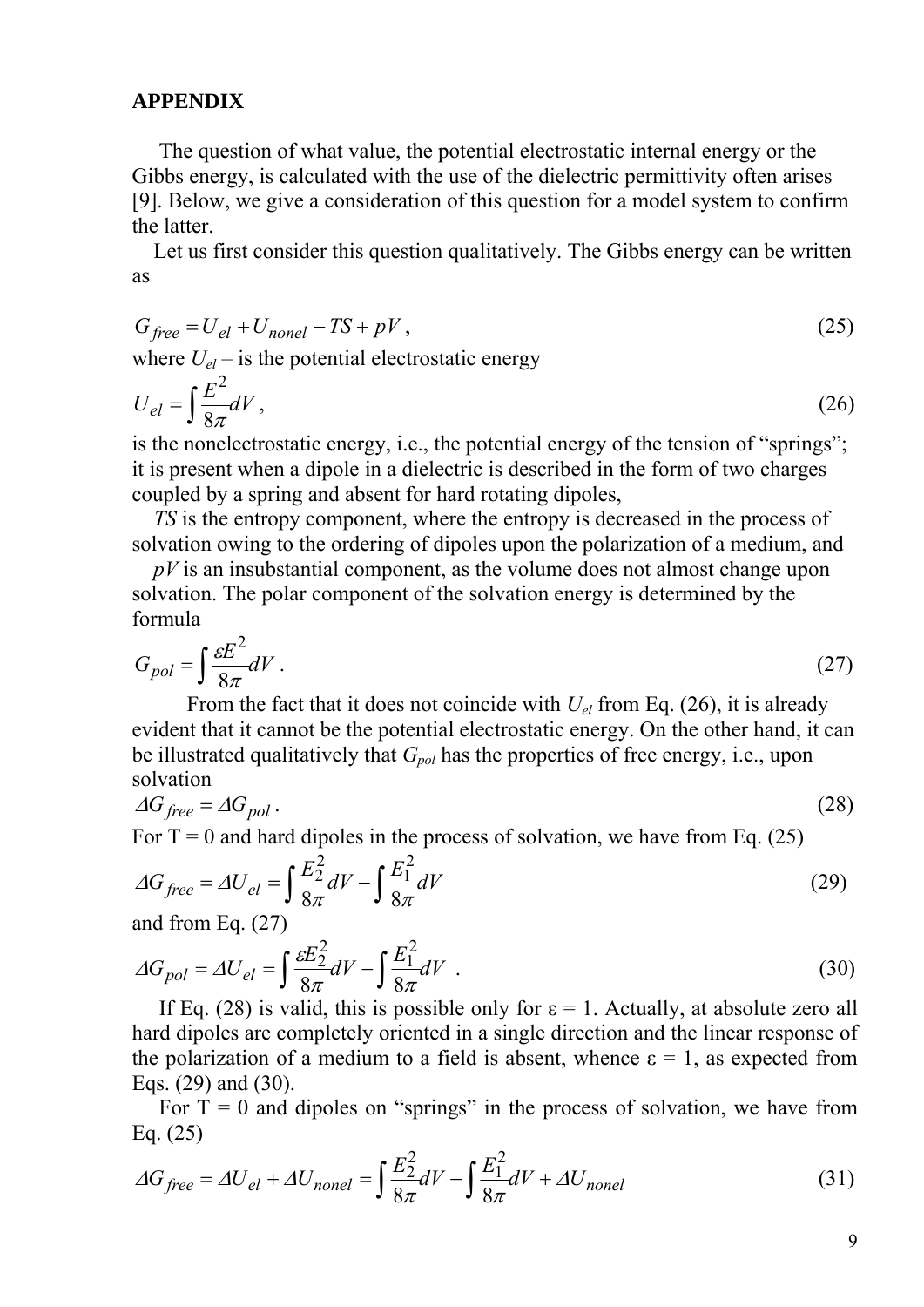and from Eq. (27)

$$
\Delta G_{pol} = \Delta U_{el} = \int \frac{\varepsilon E_2^2}{8\pi} dV - \int \frac{E_1^2}{8\pi} dV \,. \tag{32}
$$

 If Eq. (28) is valid, we may expect a nonzero response of the polarization of a medium  $\epsilon > 1$  due to the  $\Delta U_{\text{nonel}}$ . Actually, nothing prevents such dipoles from being stretched at absolute zero, producing the linear response of the polarization of a medium to a field, i.e.,  $\varepsilon > 1$ , as expected from Eqs. (31) and (32).

 Let us describe the situation for hard dipoles qualitatively. We shall consider the change in the free energy of the system of dipoles placed in a total (intrinsic + external) electric field with the intensity E. Let us assume that the field is weakly changed on the magnitude of a dipole. By the magnitude of a dipole its geometric size is meant. Then, for the free energy change  $\Delta G$ , we can write

$$
\Delta G = G(E) - G(0) = RT \ln \int \exp(-\beta (\sum - d_i E(r_i) \cos \theta_i) d\Gamma
$$
 (33)

The integration in Eq. (33) is performed over the entire phase space,,  $d_i$  is the *i*th dipole momentum modulus,  $E(r_i)$  - is the total field intensity at the center of the *i*th dipole momentum,  $cos \theta_i$  is the angle between the external field and the dipole momentum, and the summation in the exponent is conducted for all the dipoles. Note that the assumption on the absence of the interaction between induced dipole momenta is not used in Eq. (33). Let us take the variation of Eq. (33) over the function of the external field intensity. We obtain

$$
\frac{\delta(\Delta G)}{\delta E} = \frac{\int \sum -d_i \cos \theta_i \exp(-\beta (\sum -d_i E(r_i) \cos \theta_i)) d\Gamma}{\int \exp(-\beta (\sum -d_i E(r_i) \cos \theta_i) d\Gamma} \tag{34}
$$

 It can be seen that Eq. (34) is simply the average value of the projection of an induced dipole momentum onto the direction of the external field intensity. Then, we obtain

$$
\frac{\delta(\Delta G)}{\delta E} = p = (\varepsilon - 1)\varepsilon_0 E \tag{35}
$$

Here, we have used the fact that the induced dipole momentum *p* of the unit volume is related to the dielectric susceptibility  $\chi$  as

$$
p = \chi \varepsilon_0 E \tag{36}
$$

and the dielectric permittivity is related to the dielectric susceptibility as

$$
\varepsilon = 1 + \chi \tag{37}
$$

Integrating Eq. (35), we obtain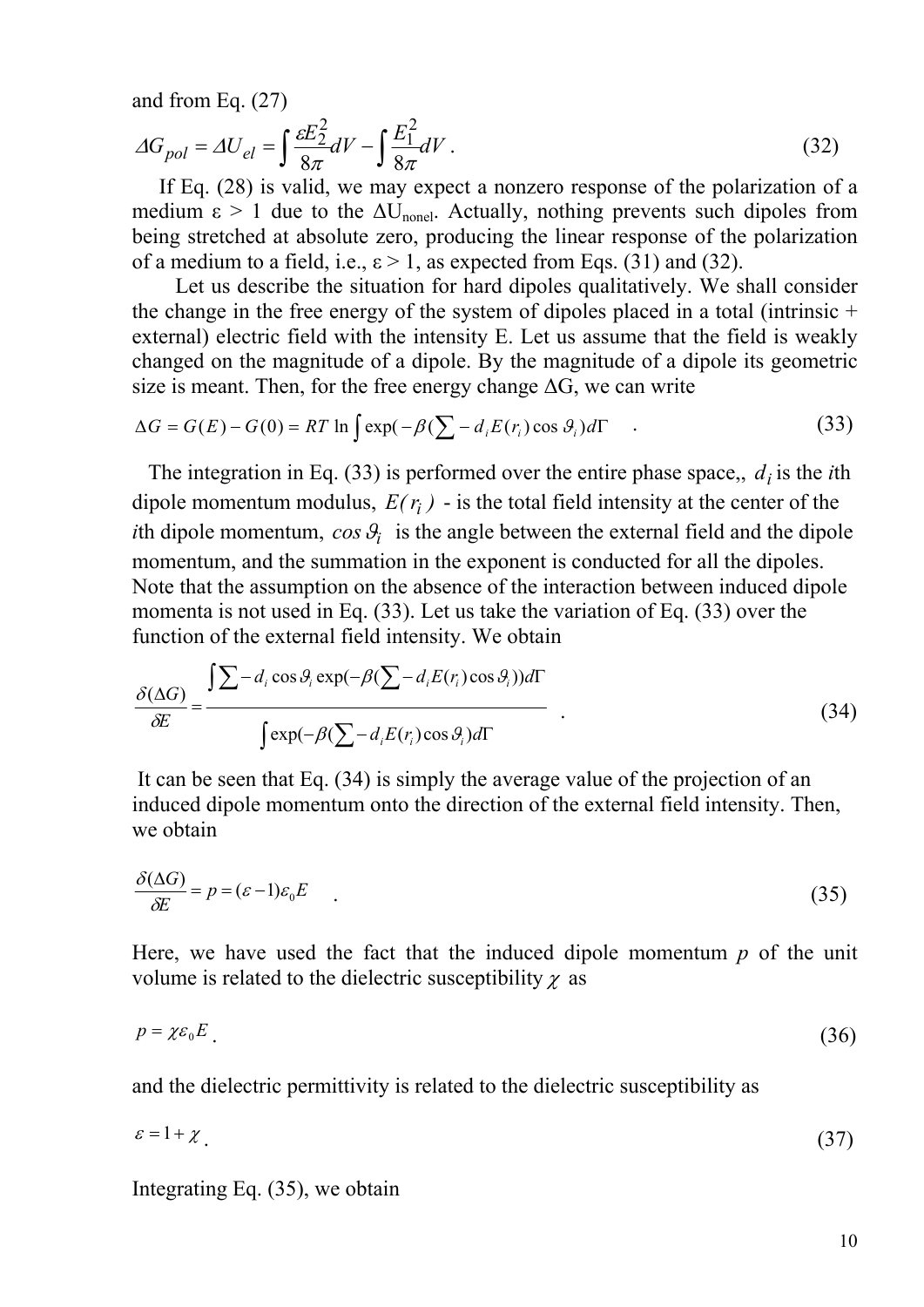$$
\Delta G = \frac{(\varepsilon - 1)\varepsilon_0 E^2}{2} + C \tag{38}
$$

The integration constant is determined from the condition  $\Delta G(\epsilon = 1) = 0$ , whence we obtain  $C = 0$ . Finally, we have

$$
\Delta G = \frac{(\varepsilon - 1)\varepsilon_0 E^2}{2},\tag{39}
$$

as we set out to prove.

#### REFERENCES

- 1. M. V. Basilevsky, F. V. Grigoriev, and O. Yu. Kupervasser, J. Phys. Chem. B **114**, 16427 (2010).
- 2. M. V. Basilevsky, F. V. Grigoriev, E. A. Nikitina, and J. Leszczynski, J. Phys. Chem. B **114**, 2457 (2010).
- 3. J. Tomasi and M. Persico, Chem. Rev. **94**, 2027 (1984).
- 4. B. Klamt and S. Schuurmann, J. Chem. Soc., Perkin Trans. **2**, 779 (1993).
- 5. M. L. Connolly, J. Appl. Crystallogr. **16**, 548 (1983).
- 6. M. Totrov and R. Abagyan, J. Struct. Biol. **116**, 138 (1996).
- 7. Y. N. Vorobjev and J. Hermans, Biophys. J. **73**, 722 (1997).
- 8. W. Im, D. Beglov, and B. Roux, Comput. Phys. Commun. **111**, 59 (1998).
- *9.* M. A. Vorotintsev and A. A. Kornyshev, *Electrostatics of Media with the Spatial Dispersion* (Nauka, Moscow, 1993) [in Russian].
- 10.Y. Kharkats, A. A. Kornyshev, and M. A. Vorotyntsev, J. Chem. Soc., Faraday Trans. 2 **72**, 361 (1976).
- 11.M. J. Frisch, G. W. Trucks, H. B. Schlegel, G. E. Scuseria, M. A. Robb, J. R. Cheeseman, J. A. Montgomery, Jr., T. Vreven, K. N. Kudin, J. C. Burant, J. M. Millam, S. S. Iyengar, K. Tomasi, V. Barone, B. Mennucci, M. Cossi, G. Scalmani, N. Rega, G. A. Petersson, H.Nakatsuji, M. Hada, M. Ehara, K. Toyota, R. Fukuda, J. Hasegawa, M. Ishida, T. Nakajima, Y. Honda, O.Kitao, H. Nakai, M. Klene, X. Li, J. E. Knox, H. P. Hratchian, J. B. Cross, C. Adamo, J. Jaramillo, R. Gompers, R. E. Sratmann, O. Yazyev, A. J. Austin, R. Cammi, C. Pomelli, W. Ochterski, P. Y. Ayala, K. Morokuma, G. A. Voth, P. Salvador, J. J. Dannenberg, V. G. Zakrzewski, A. D. Daniels, O. Farkas, A. D. Rabuck, K. Raghavachari, and J. V. Ortiz, *Gaussian 03*, Rev. B.03 (Gaussian Inc., Pittsburgh, PA, 2003).
- 12.W. L. Jorgensen, J. P. Ulmschneider, and J. Tirado-Rivers, J. Phys. Chem. B **108**, 16264 (2004).
- 13.G. E. Chudinov, D. V. Napolov, and M. V. Basilevsky, Chem. Phys. **160**, 41 (1992).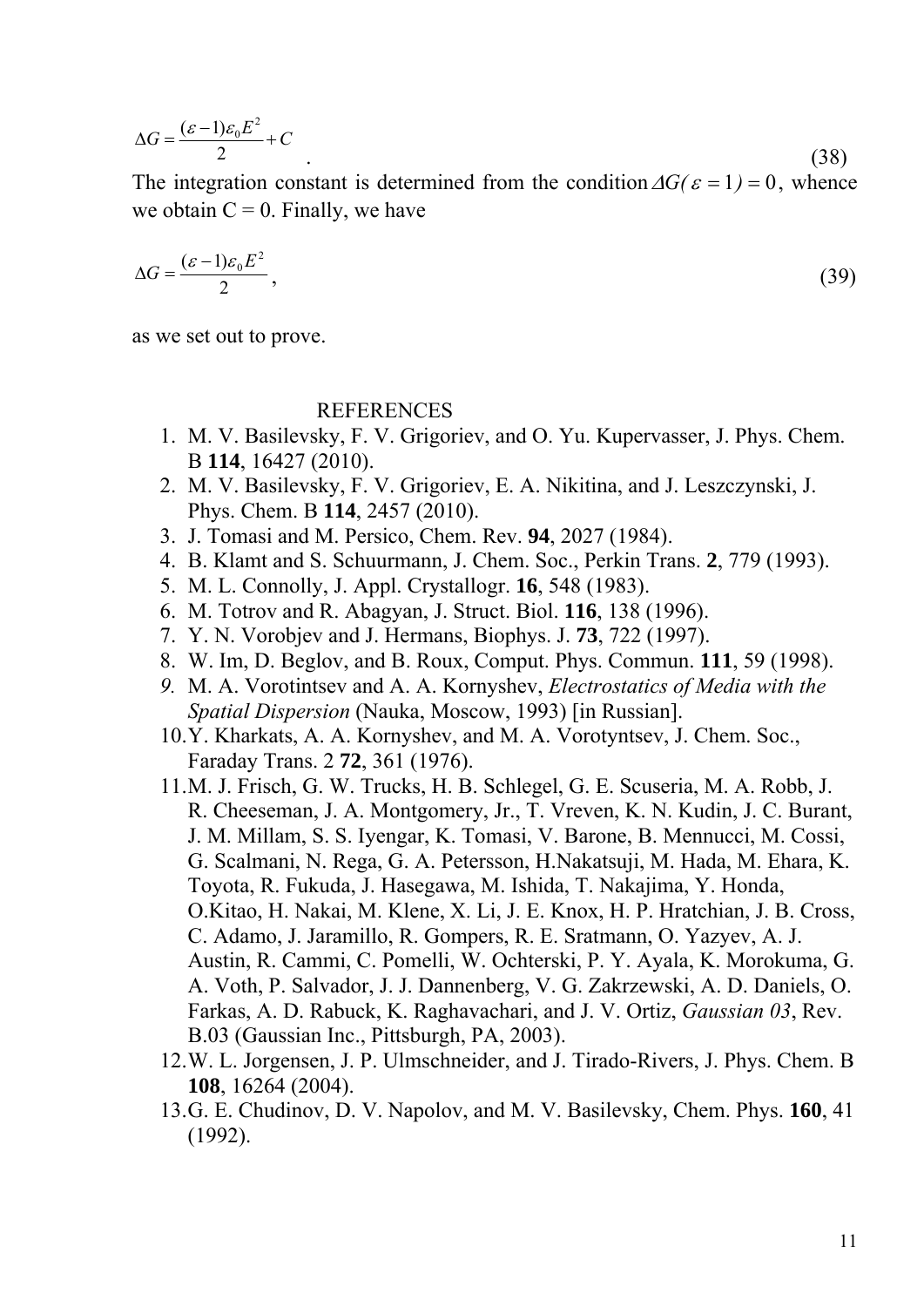| Ион                                                                  | $\varDelta G_{\text{3\kappa c}n}[2]$ | $G_{solv}^{(1)}$ | $G_{solv}^{\left( 2\right) }$ | $\left( 3\right)$<br>$G_{solv}$ | $C^{(2)} + G_{solv}^{(3)}$<br>$\Delta G_{solv} = G_{solv}$ <sup>(2)</sup> |
|----------------------------------------------------------------------|--------------------------------------|------------------|-------------------------------|---------------------------------|---------------------------------------------------------------------------|
| $\vert$ (CH <sub>3</sub> ) <sub>2</sub> NH <sub>2</sub> <sup>+</sup> | $-65,9$                              | $-65,89$         | $-3,22$                       | 1,67                            | $-1,55$                                                                   |
| $\rm (CH_3)_3NH^+$                                                   | $-58,9$                              | $-60,05$         | $-2,33$                       | 0,66                            | $-1,67$                                                                   |
| $\rm CH_3(CH_2)_2NH_3^+$                                             | $-68,8$                              | $-71,30$         | $-8,61$                       | 6,01                            | $-2,60$                                                                   |
| $\vert$ CH <sub>3</sub> CH <sub>2</sub> NH <sub>3</sub> <sup>+</sup> | $-70,4$                              | $-72,57$         | $-6,27$                       | 5,49                            | $-0.78$                                                                   |
| $CH_3NH_3^+$                                                         | $-73,1$                              | $-75,23$         | $-3,03$                       | 2,02                            | $-1,01$                                                                   |

Table 1. Calculated and experimental solvation energies (in kcal/mol)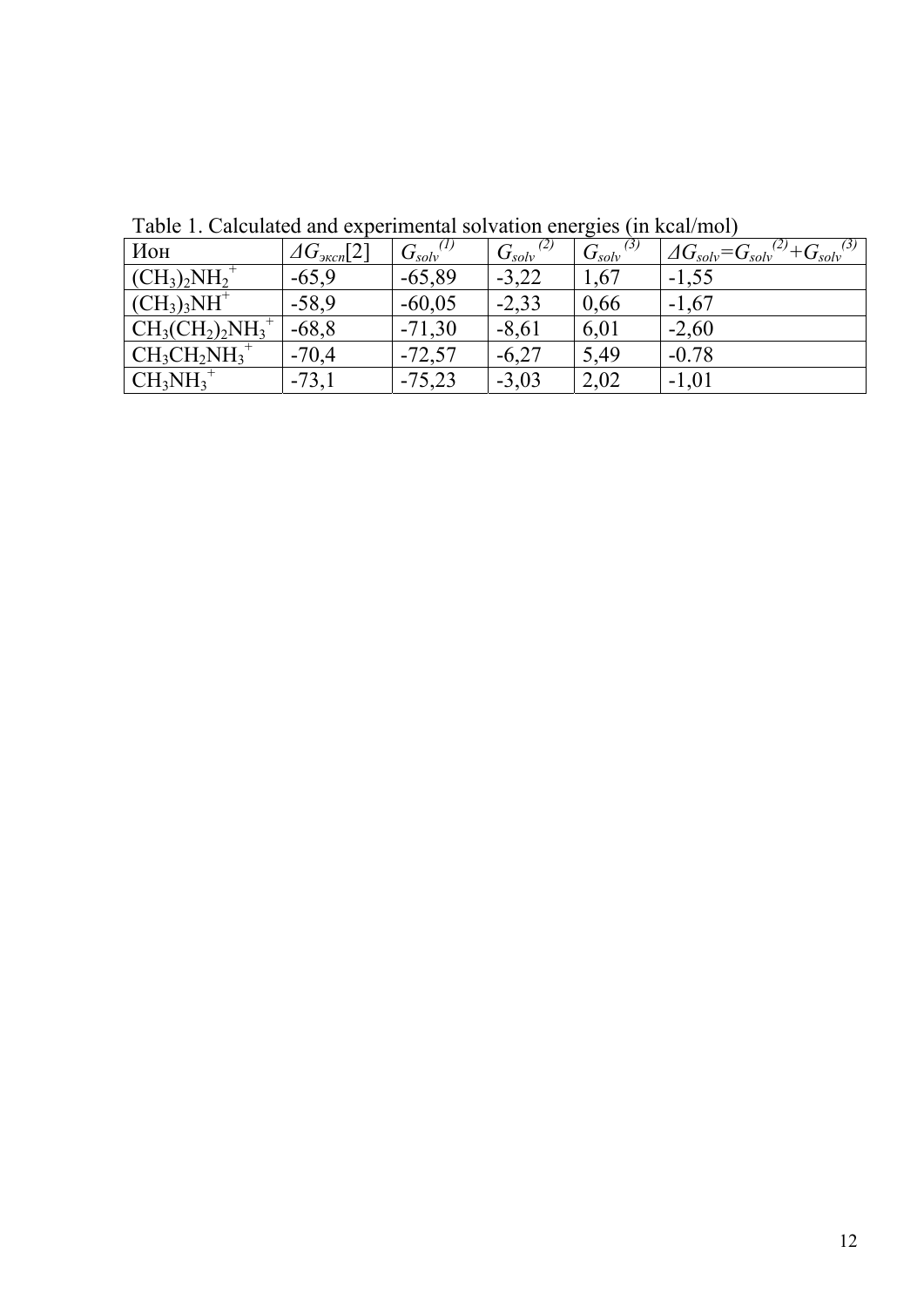Список рисунков.

Fig. 1. Finding distance to molecule. From [2].

Fig. 2. Behavior of function *z( l )*. From [2].

Fig. 3. Correlation of (a)  $G_{solv}^{(1)}$  *и*  $G_{exp}$  with a root\_mean\_square deviation of 1.75 and (b)

 $G_{solv}^{(1)}$  *u*  $G_{pCM}$  with a root\_mean\_square deviation of 1.68 kcal/mol for ammonium type ions. Here  $G_{solv}^{(1)}$  is the solvation Gibbs energy obtained within the framework of only a single (first) iteration,  $G_{PCM}$  is the solvation Gibbs energy determined by the PCM model, and  $G_{\text{exp}}$  - is the solvation Gibbs energy calculated from experimental data. All energy values are given in kcal/mol. The data from [2] are used.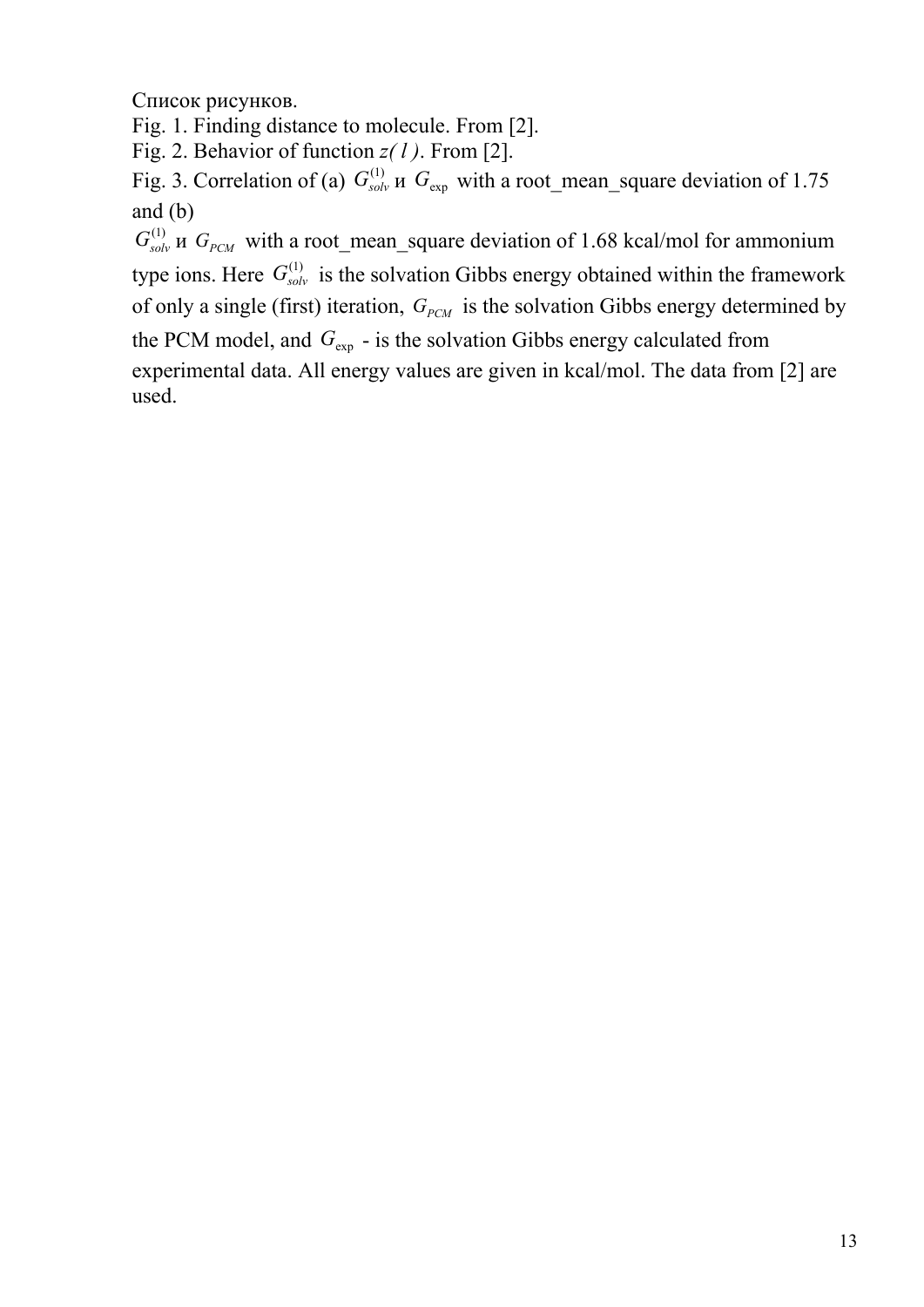Pис. 1.

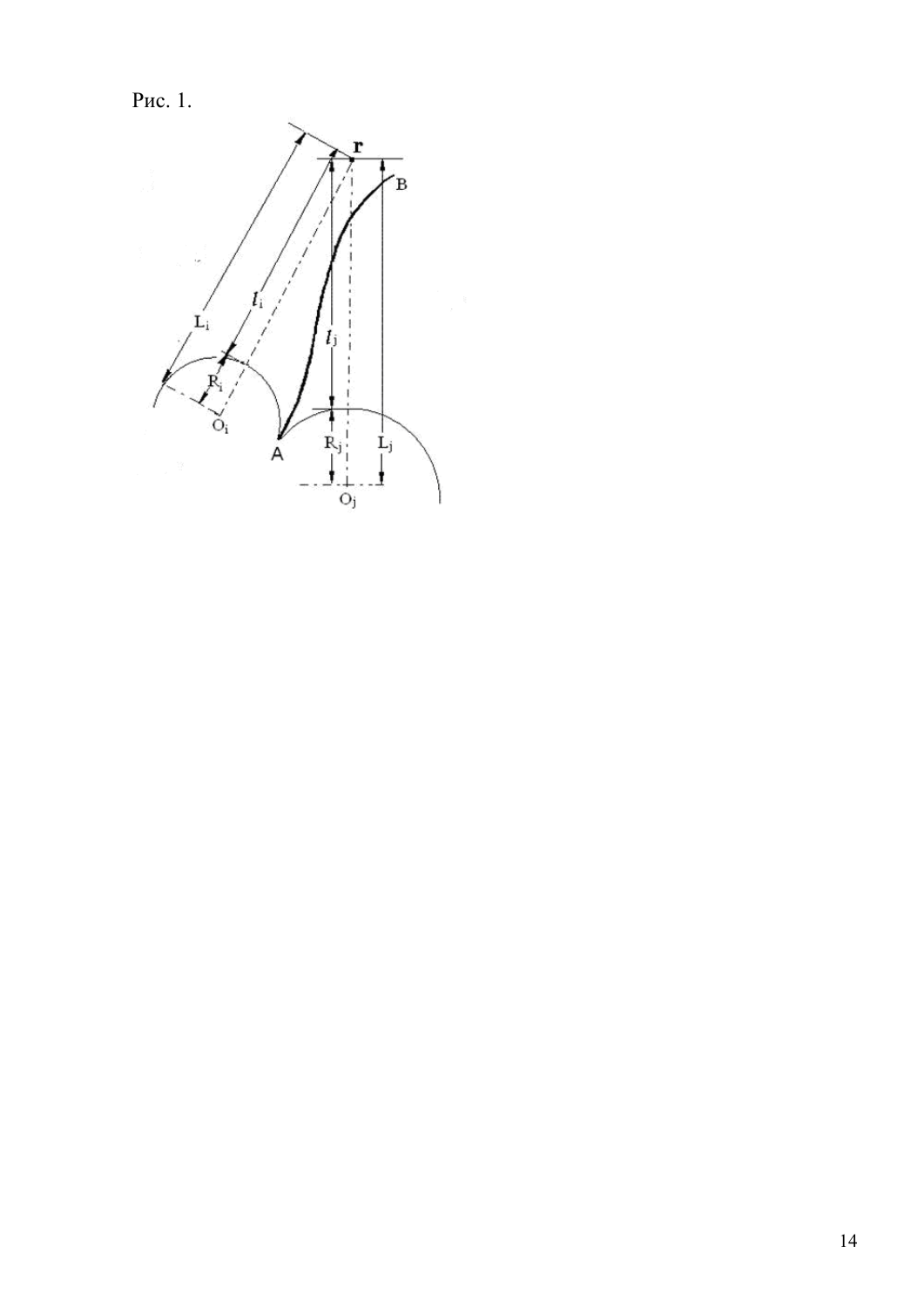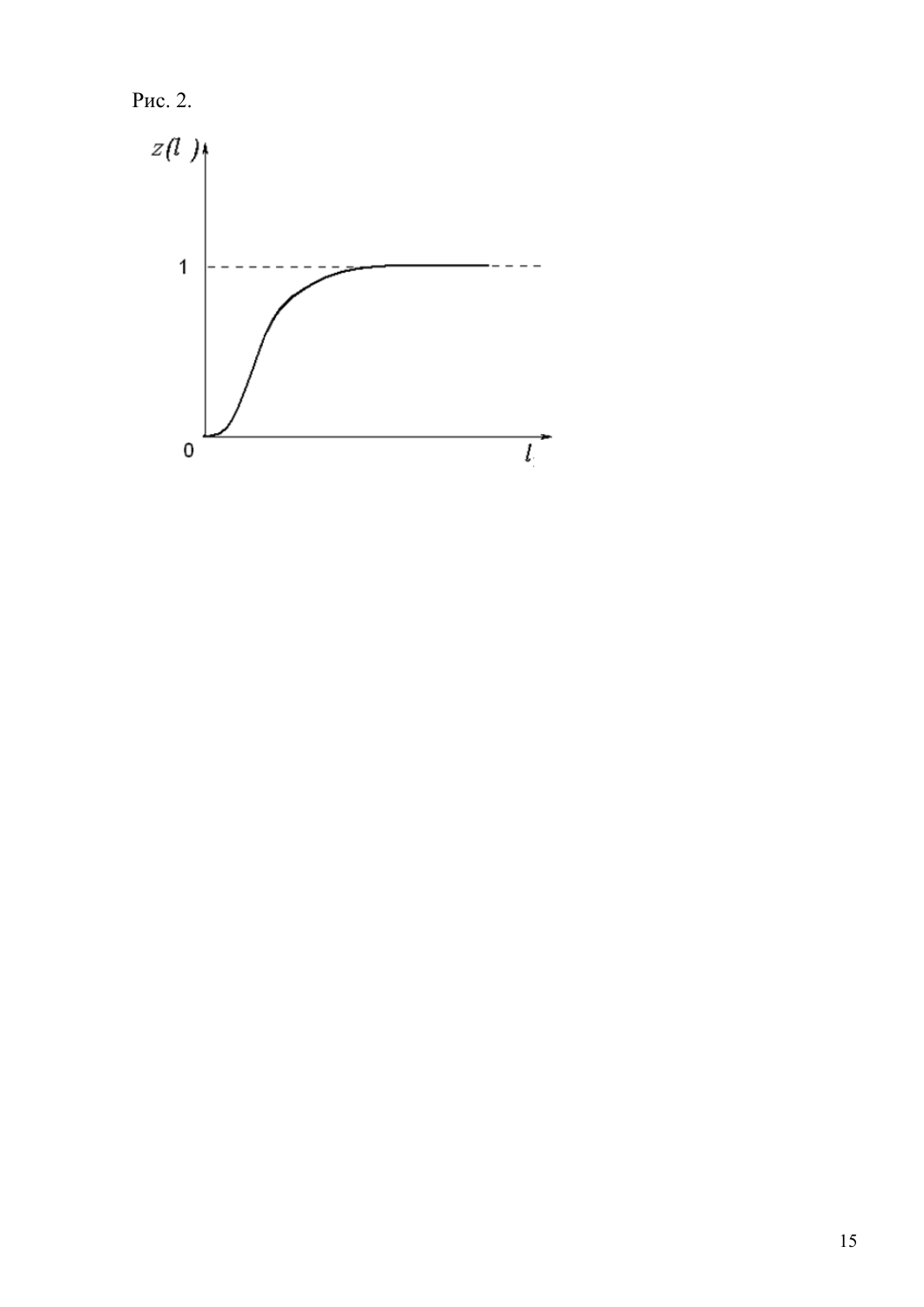$P<sub>HC.3</sub>$ .



 $16$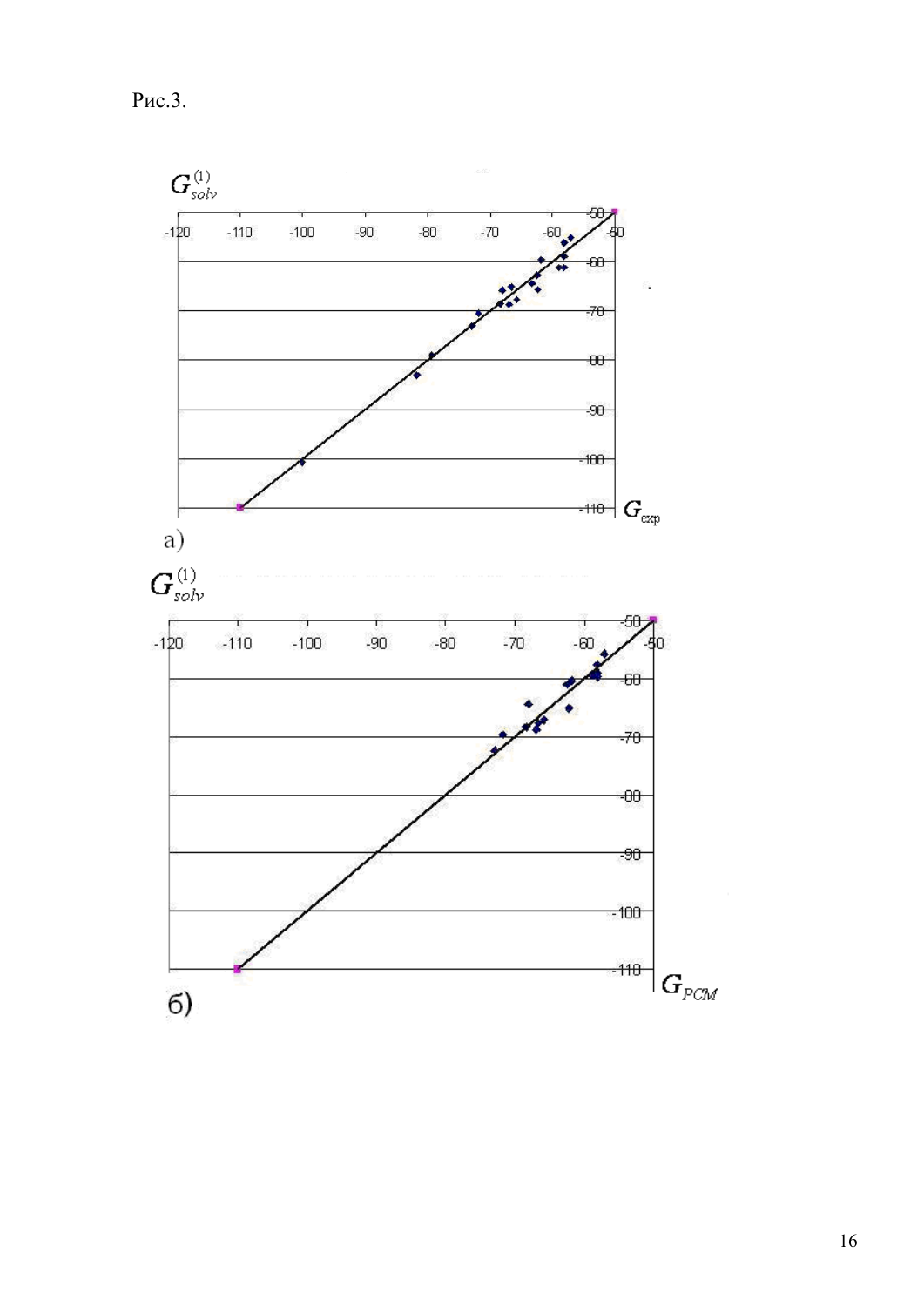# **ИТЕРАЦИОННЫЙ МЕТОД РАСЧЕТА ПОЛЯРНОЙ СОСТАВЛЯЮЩЕЙ ЭНЕРГИИ ГИББСА РАСТВОРЕНИЯ МОЛЕКУЛ ПРИ УСЛОВИИ ПЛАВНОГО ИЗМЕНЕНИЯ ДИЭЛЕКТРИЧЕСКОЙ ПРОНИЦАЕМОСТИ РАСТВОРА**

Григорьев Ф.В.<sup>1\*</sup>, Купервассер О.Ю.<sup>1\*\*</sup>, Кикоть И.П.<sup>2\*\*\*</sup>

1 *Научно-исследовательский вычислительный центр Московского государственного университета им.М.В. Ломоносова Учреждение Российской академии наук Институт химической физики им. Н.Н.Семенова Российской академии наук, Москва* \**E-mail:* fedor.grigoriev@gmail.com*,*  \*\**E-mail:* olegkup@yahoo.com, \*\*\**E-mail:* irakikotx@gmail.com Поступила в редакцию 21.02.2011

На основе ранее развитой модели формулируется итерационный метод расчета полярной составляющей энергии Гиббса растворения, предполагающий плавное изменение диэлектрической проницаемости как между субстратом и растворителем, так и внутри растворителя. Метод развит в приближении локальной связи между векторами смещения *D* и напряженности электрического поля  $E: D = \varepsilon (r) E$ .

Ключевые слова: электростатика, энергия сольватации, сглаженная диэлектрическая проницаемость.

## **1. Введение**

Расчет полярной компоненты энергии Гиббса сольватации молекулы *Gsolv* представляет собой важную задачу, для решения которой было создано большое число различных методов [1-4]. Многие из них используют для расчета *G<sub>solv</sub>* построение молекулярной поверхности [3-7], внутри которой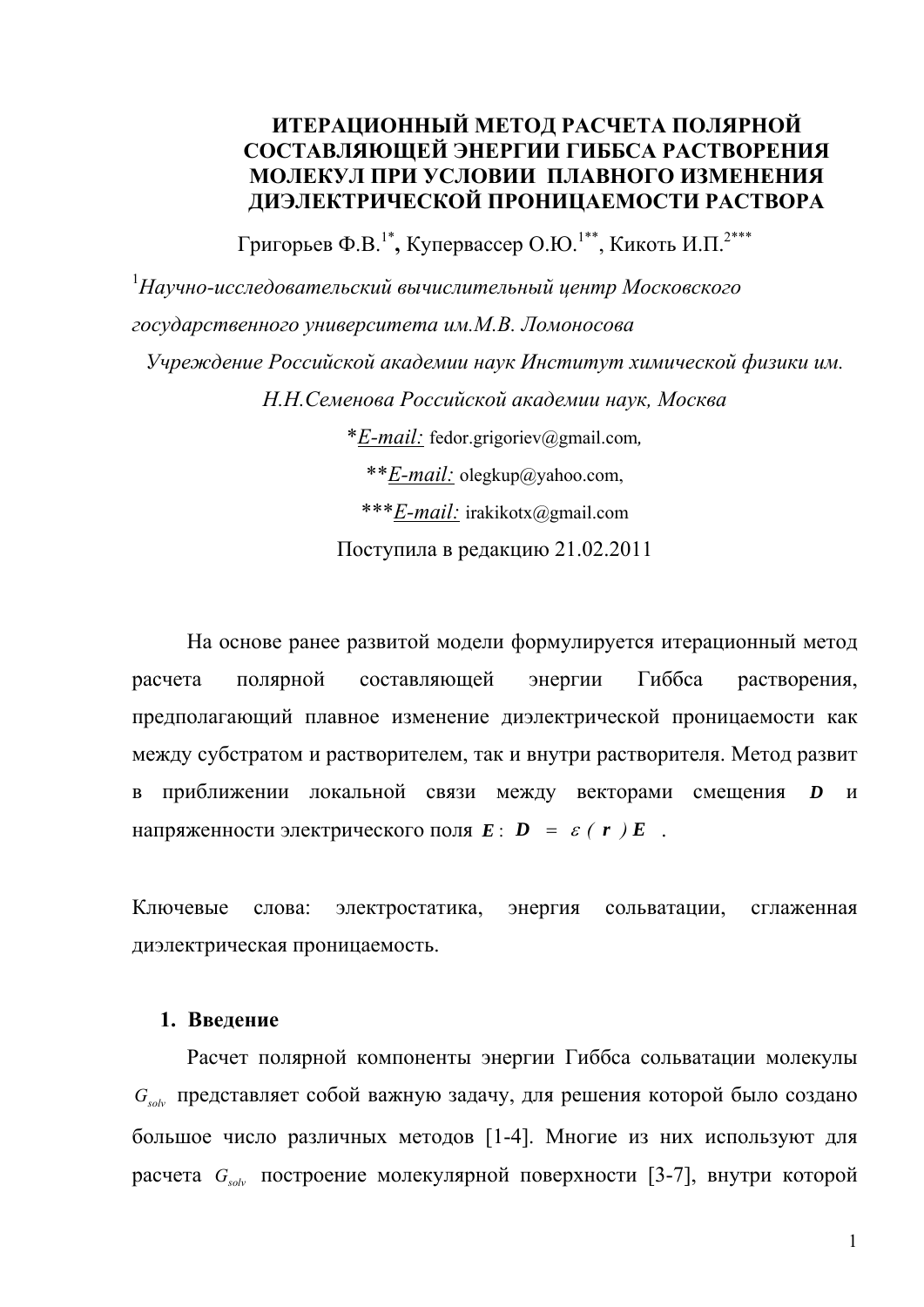диэлектрическая проницаемость имеет одно значение (как правило, близкое к единице), а вовне — другое. Эти методы отличает быстрота и точность. Но они имеют и много недостатков: во-первых, универсальные и точные алгоритмы построения гладких молекулярных поверхностей очень сложны и занимают много компьютерной памяти и времени [5-7]. Во-вторых, при малом сдвиге атомов может происходить значительная перестройка поверхности, что приводит к нефизическим скачкам G<sub>solv</sub> при оптимизации структуры молекулы в растворе. Кроме того, в реальных физических средах изменение диэлектрической проницаемости происходит непрерывно и гладко, а не скачком.

Другой возможный подход состоит в том, чтобы напрямую решать уравнение Пуассона-Больцмана, разбивая все пространство на ячейки, но это связанно с большими затратами компьютерной памяти и времени [8] В настоящей работе на основе развитой ранее модели [1-2] дается компактная формулировка метода для расчета  $G_{solv}$  в среде с диэлектрической проницаемостью  $\varepsilon(r)$ , которая является дифференцируемой функцией координат пространства. Предлагаемый метод позволяет рассчитывать энергию сольватации ДЛЯ плавно меняющейся диэлектрической проницаемости путем итерационного процесса, где на каждой итерации берется интеграл лишь по области, где существует ненулевой градиент диэлектрической проницаемости. Это позволяет значительно снизить затраты метода по сравнению с прямым решением уравнения Пуассона-Больцмана. Быстрота сходимости метода обеспечивает хорошие результаты уже для первой итерации.

Теоретические основы метода были заложены в работах [9-10]. Впервые метод с непрерывной диэлектрической проницаемостью был предложен в [2]. В этой работе предлагалось такое решение:

$$
E = -\frac{\nabla \psi_0}{\varepsilon}.
$$

 $\overline{2}$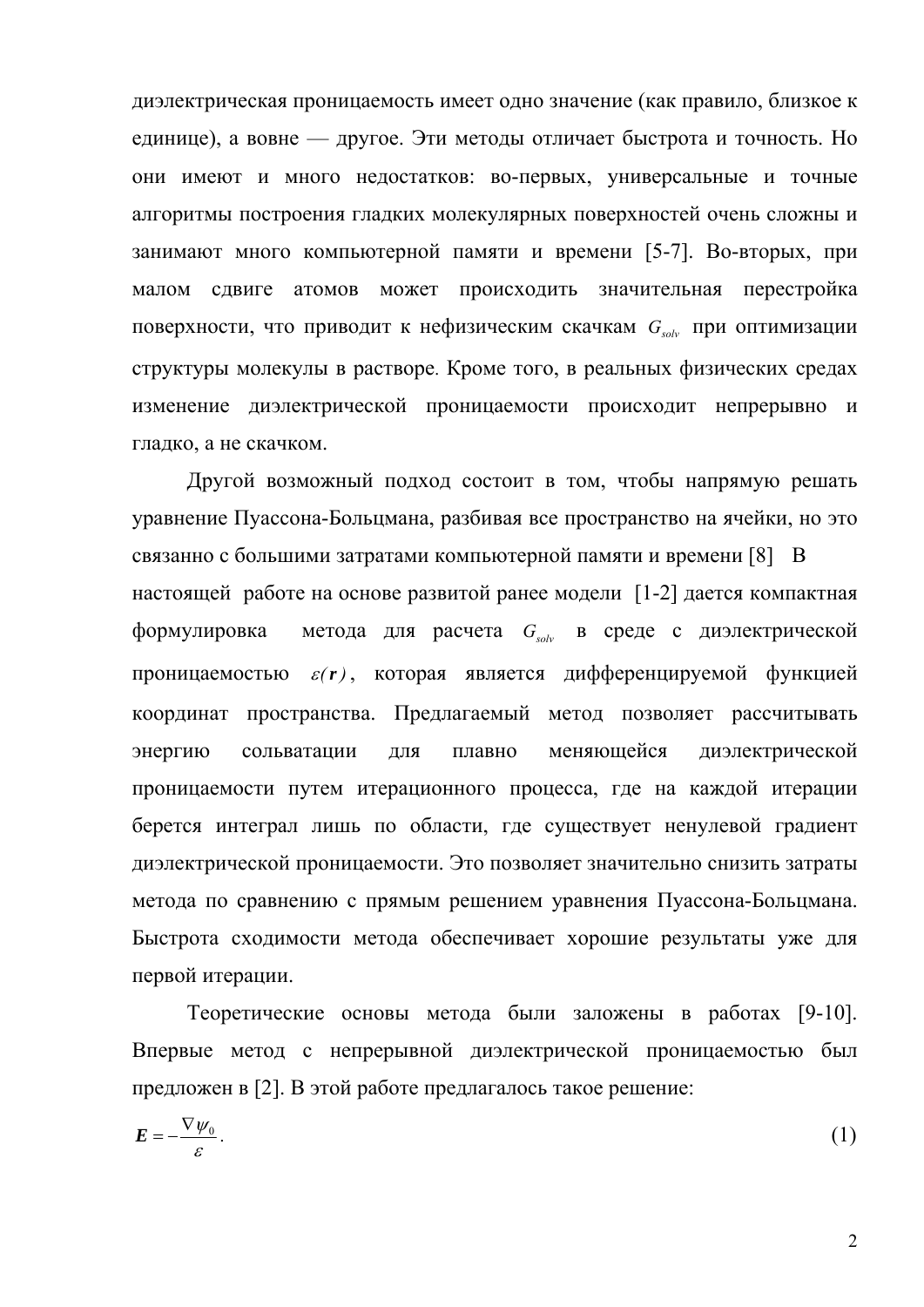где  $\psi_0$  — электростатическое поле, которое создавалось бы молекулой в отсутствие диэлектрика. Однако это решение не удовлетворяет уравнениям Максвелла для электростатики - ротор напряженности электрического поля не равен нулю [10]:

 $\nabla \times E = \frac{\nabla \varepsilon \times \nabla \psi_0}{\sigma^2} \neq 0$ , если векторы  $\nabla \varepsilon$  и  $\nabla \psi_0$  не сонаправлены.

На самом деле выражение (1) является лишь первым приближением (достаточным, впрочем, на практике) для напряженности электрического поля, которая в действительности представляется полученным нами итерационным рядом. Дальнейшее развитие предложенный метод получил в работе [1], однако основной акцент в ней сделан на возможность нелокальной между векторами связи смещения  $\boldsymbol{\mathrm{M}}$ напряженности электрического поля.

Статья построена следующим образом. Вначале приводится описание новой итерационной схемы. Затем приводятся две модели сглаживания диэлектрической среды – одна уже ранее рассмотренная в работе [2], приводящая к разрывам в градиенте, а другая новая, позволяющая проводить бесконечное дифференцирование. В качестве доказательства работоспособности метода в третьей части приведены данные из работы [2] - результаты расчетов G<sub>solv</sub> для некоторого набора молекул с учетом только первого члена полученного разложения (1) и их сравнение с результатами эксперимента и расчетов ДРУГИМ методом, которые иллюстрируют очень быструю сходимость предлагаемого ряда. Также дается расчет двух следующий членов разложения, подтверждающий этот вывод.

Полярная компонента энергии Гиббса, которая ищется в данной работе, включает не только чисто электростатическую энергию: в нее также входят как компонента, связанная с частичным упорядочиванием диполей вдоль поля (энтропийная составляющая), так и неэлектростатическая энергия «растяжения» диполей вдоль поля. Однако никакого их дополнительного расчета не требуется - данные компоненты уже включены в вычисленную в

3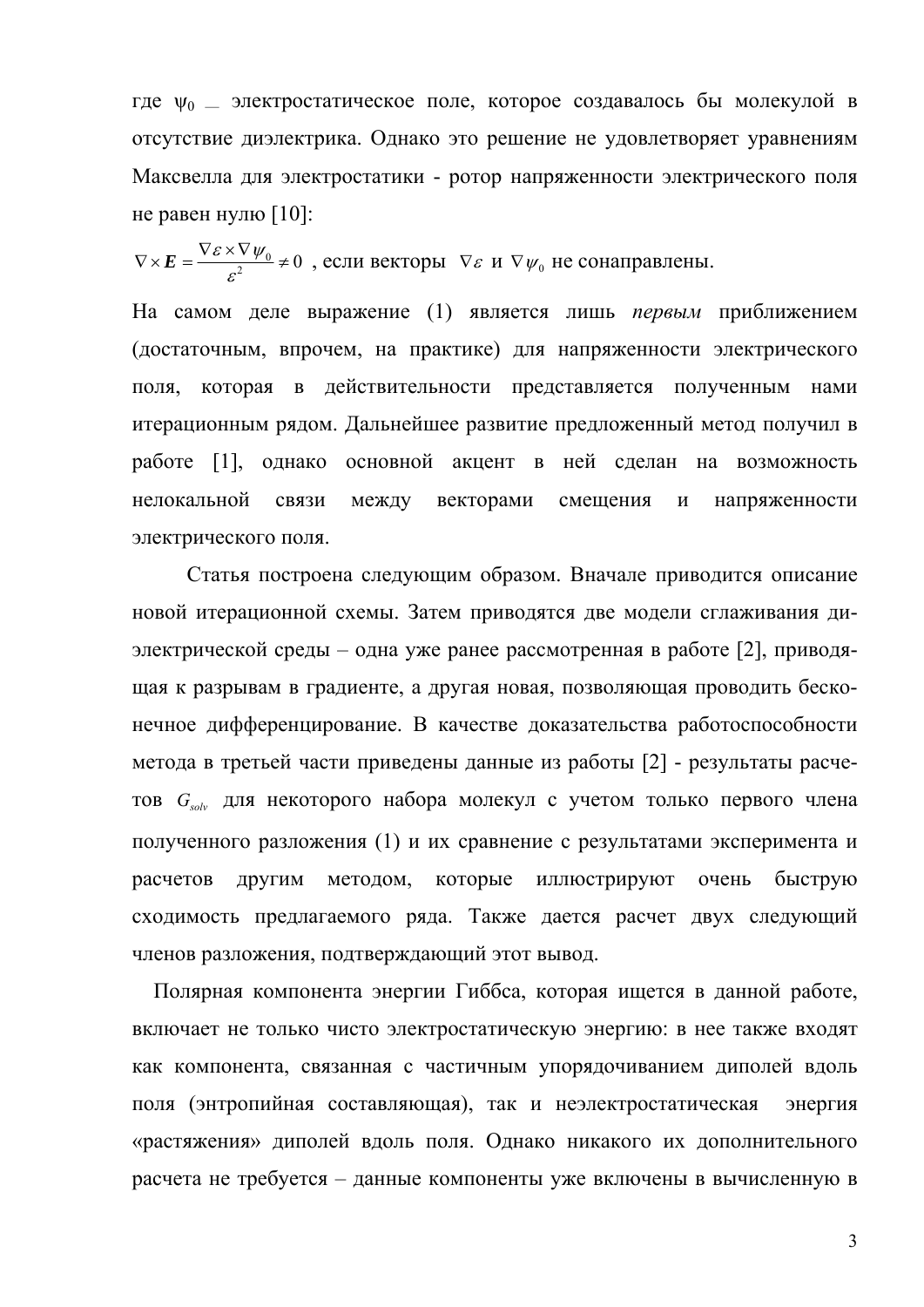статье энергию. Поскольку даже в серьезной литературе [9] встречается недостаточно ясное понимание этого факта, мы сочли нужным добавить Приложение, проясняющее этот вопрос.

#### 2. Итерационная схема метода.

Пусть имеется молекула субстрата, помещенного в раствор. Плотность распределения заряда внутри этой молекулы  $\rho_0$ , а диэлектрическая проницаемость равна 1. Окружающий раствор имеет диэлектрическую проницаемость  $\varepsilon_{out}$ , но переход на границе субстрата сглаживается. Основные уравнения электростатики:

$$
D = \varepsilon(r)E \t{2}
$$

$$
\nabla \cdot \mathbf{D} = 4\pi \rho_0,\tag{3}
$$

$$
E = -\nabla \psi \tag{4}
$$

где  $E$  - вектор напряженности электрического поля,  $D$  - вектор смещения электрического поля,  $\psi$  - потенциал электрического поля. Из последнего уравнения непосредственно следует, что  $\nabla \times E = 0$ .

Под влиянием электрического поля зарядов внутри молекулы происходит поляризация окружающего ее диэлектрика, вследствие чего возникает ненулевое распределение так называемых связанных зарядов в диэлектрике. Обозначим эту плотность распределения  $\rho$ . Тогда выполняется следующее соотношение:

$$
\nabla \cdot \mathbf{E} = 4\pi(\rho_0 + \rho). \tag{5}
$$

Как известно. зная распределение зарядов внутри молекулы  $\rho$  $\boldsymbol{\mathsf{M}}$ диэлектрическую проницаемость в каждой точке пространства, можно однозначно найти потенциал электрического поля  $\psi(r)$  при граничных условиях

 $\lim r\psi(r) = const.$  $\lim_{r \to \infty}$   $|\nabla \psi(r)| = const.$ 

 $\overline{4}$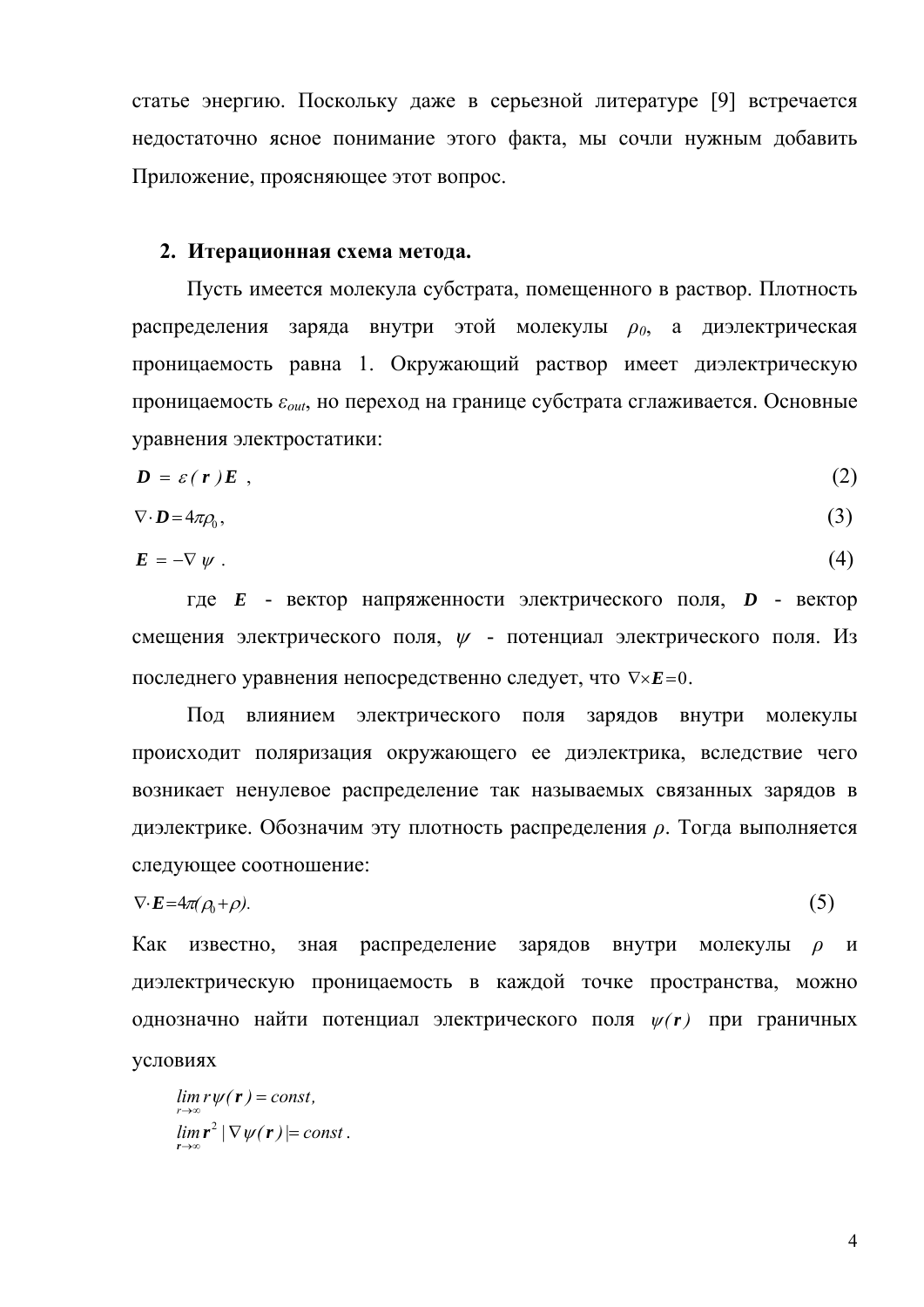а, следовательно, и вектор напряженности *E* . Из уравнения (5) тогда можно найти плотность связанных зарядов *ρ*, a через плотность выразить энергию взаимодействия молекулы и раствора.

Схему для расчета свободной энергии сольватации можно построить, сохранив локальную связь (1). Запишем полный потенциал в виде:

$$
\psi = \frac{\psi_0}{\varepsilon} + \varphi \tag{6}
$$

где  $\psi_0$  является решением следующего уравнения

$$
\nabla^2 \psi_0 = -4\pi \rho_0, \tag{7}
$$

то есть является потенциалом поля, которое создавалось бы в отсутствие диэлектрика. Тогда для напряженности поля *E* и смещения *D* из уравнений (4) и (2) получим:

$$
\mathbf{E} = -\frac{\nabla \psi_0}{\varepsilon} + \frac{\psi_0 \nabla \varepsilon}{\varepsilon^2} - \nabla \varphi,
$$
  

$$
\mathbf{D} = -\nabla \psi_0 + \frac{\psi_0 \nabla \varepsilon}{\varepsilon} - \varepsilon \nabla \varphi.
$$
 (8)

С учетом (7) и (8) условие (3) можно переписать так:

$$
\nabla \left( \frac{\psi_0 \nabla \varepsilon}{\varepsilon} - \varepsilon \nabla \varphi \right) = 0 \tag{9}
$$

Поскольку дивергенция выражения в скобках равна 0, то это выражение является ротором некоторого векторного поля *B*:

$$
\nabla \times \boldsymbol{B} = \frac{\psi_0 \nabla \varepsilon}{\varepsilon} - \varepsilon \nabla \varphi \ . \tag{10}
$$

Отсюда можно выразить  $\nabla \varphi = \frac{\varphi_0 \mathbf{v} \cdot \mathbf{v}}{\varepsilon^2} - \frac{\mathbf{v} \cdot \mathbf{v}}{\varepsilon^2}$  $\nabla \varphi = \frac{\psi_0 \nabla \varepsilon}{c^2} - \frac{\nabla \times \mathbf{B}}{c}$  и подставить в уравнение (8):

$$
E = -\frac{\nabla \psi_0}{\varepsilon} + \frac{\nabla \times \mathbf{B}}{\varepsilon} \,. \tag{11}
$$

Тогда ротор напряженности, который равен нулю, может быть следующим образом выражен через векторное поле *B*:

$$
\frac{\nabla \varepsilon \times \nabla \psi_0}{\varepsilon} + \varepsilon \nabla \times (\frac{\nabla \times \mathbf{B}}{\varepsilon}) = \frac{\nabla \varepsilon \times \nabla \psi_0}{\varepsilon} - \frac{\nabla \varepsilon \times (\nabla \times \mathbf{B})}{\varepsilon} + \nabla \times (\nabla \times \mathbf{B}) = 0.
$$
 (12)

5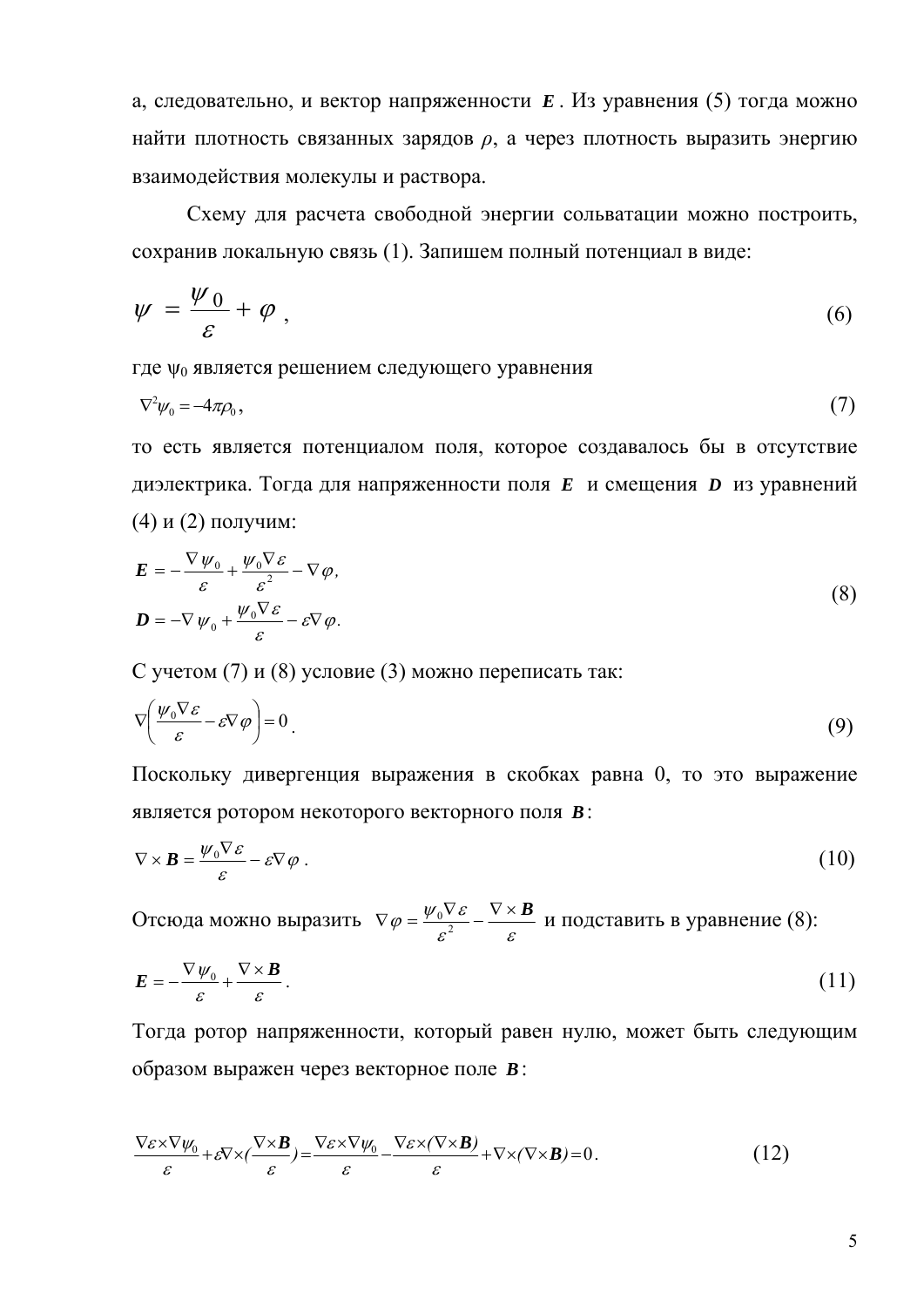Последнее равенство представляет собой уравнение на векторное поле В. Перепишем его в виде линейного интегрального уравнения:

$$
\nabla \times \mathbf{B} = \frac{1}{4\pi} \int \frac{\left[ -\frac{\nabla' \varepsilon \times \nabla' \psi_0}{\varepsilon} + \frac{\nabla' \varepsilon \times (\nabla' \times \mathbf{B})}{\varepsilon}, \mathbf{r} - \mathbf{r}' \right]}{\left| \mathbf{r} - \mathbf{r}' \right|^3} d^3 \mathbf{r}' =
$$
\n
$$
= \frac{1}{4\pi} \int \left[ \nabla \frac{1}{|\mathbf{r} - \mathbf{r}'|} \left( -\frac{\nabla' \varepsilon \times \nabla' \psi_0}{\varepsilon} + \frac{\nabla' \varepsilon \times (\nabla' \times \mathbf{B})}{\varepsilon} \right) \right] d^3 \mathbf{r}'.
$$
\n(13)

Один из возможных путей решения (13) связан с представлением В в виде суммы  $\boldsymbol{B} = \boldsymbol{B}_1 + \boldsymbol{B}_2 + \dots$ , в которой ротор каждого последующего слагаемого существенно меньше ротора предыдущего. При этом считается, что  $\nabla \varepsilon$  и  $\nabla \times \mathbf{B}$ , имеют одинаковый (первый) порядок малости. Исходя из предположения, что  $\nabla \times \mathbf{B}$  мало по сравнению с  $\nabla \psi$ , первый член ряда может быть выбран следующим образом:

$$
\nabla \times \boldsymbol{B}_1 = \frac{1}{4\pi} \int \frac{\left[ -\frac{\nabla' \varepsilon \times \nabla' \psi_0}{\varepsilon}, \boldsymbol{r} - \boldsymbol{r}' \right]}{\left| \boldsymbol{r} - \boldsymbol{r}' \right|^3} d^3 \boldsymbol{r}' = \frac{1}{4\pi} \int \left[ \nabla \frac{1}{\left| \boldsymbol{r} - \boldsymbol{r}' \right|}, -\frac{\nabla' \varepsilon \times \nabla' \psi_0}{\varepsilon} \right] d^3 \boldsymbol{r}'.
$$
 (14)

Подставляя (14) в (12) и сохраняя члены одного порядка малости, получим уравнение для следующего члена ряда:

$$
-\frac{\nabla \varepsilon \times (\nabla \times \mathbf{B}_1)}{\varepsilon} + \nabla \times (\nabla \times \mathbf{B}_2) = 0.
$$
\n(15)

Отсюда можно выразить второй член:

$$
\nabla \times \boldsymbol{B}_2 = \frac{1}{4\pi} \int \frac{\left[\frac{\nabla' \varepsilon \times (\nabla' \times \boldsymbol{B}_1)}{\varepsilon}, \boldsymbol{r} - \boldsymbol{r}'\right]}{\left|\boldsymbol{r} - \boldsymbol{r}'\right|^3} d^3 \boldsymbol{r}' = \frac{1}{4\pi} \int \left[\nabla \frac{1}{\left|\boldsymbol{r} - \boldsymbol{r}'\right|}, \frac{\nabla' \varepsilon \times (\nabla' \times \boldsymbol{B}_1)}{\varepsilon}\right] d^3 \boldsymbol{r}'. \quad (16)
$$

Таким образом, получаем следующее рекуррентное соотношение для членов ряда:

$$
\nabla \times \boldsymbol{B}_{n+1} = \frac{1}{4\pi} \int \frac{\left[ \frac{\nabla' \varepsilon \times (\nabla' \times \boldsymbol{B}_n)}{\varepsilon} \cdot \boldsymbol{r} - \boldsymbol{r}' \right]}{\left| \boldsymbol{r} - \boldsymbol{r}' \right|^3} d^3 \boldsymbol{r}'.
$$
 (17)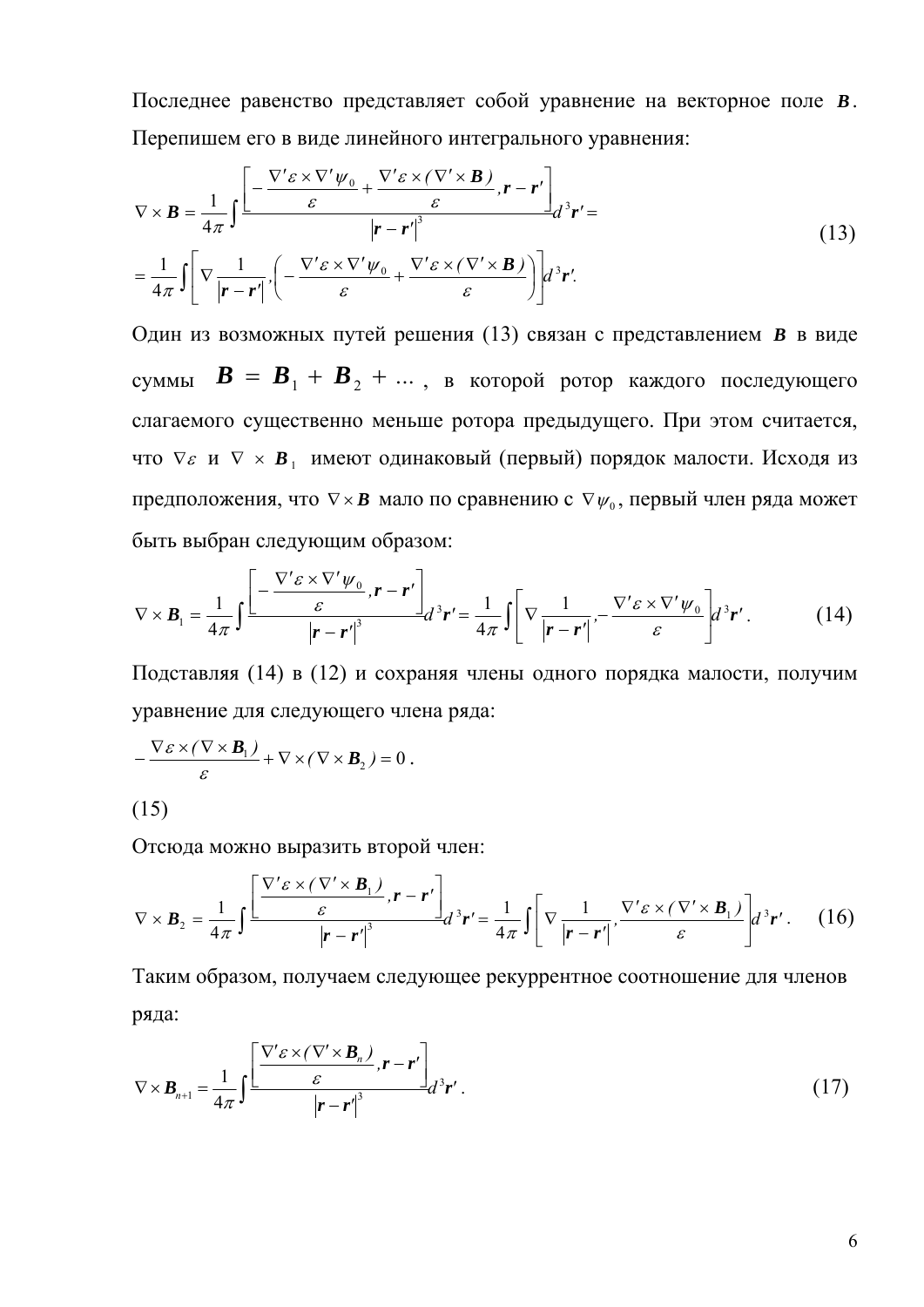Используя это соотношение, можно найти вектор  $\nabla \times \mathbf{B}$ . С учетом (11) можно теперь выразить плотность связанных зарядов через этот вектор из уравнения  $(5)$ :

$$
\rho = \frac{1}{4\pi} \left( \frac{\nabla \psi_0 \cdot \nabla \varepsilon}{\varepsilon^2} + \nabla \cdot \left( \frac{\nabla \times \mathbf{B}}{\varepsilon} \right) \right) = \frac{1}{4\pi} \frac{\nabla \varepsilon}{\varepsilon^2} \cdot (\nabla \psi_0 - (\nabla \times \mathbf{B})) \tag{18}
$$

Полярная составляющая свободной энергии растворения может вычислена по следующей формуле:

$$
G_{solv} = \frac{1}{2} \int \frac{\rho_0(\mathbf{r}) \rho(\mathbf{r}')}{|\mathbf{r} - \mathbf{r}'|} d^3 \mathbf{r} d^3 \mathbf{r}' \,. \tag{19}
$$

В приближении  $\nabla \times \mathbf{B} = 0$  имеем следующее выражение для энергии растворения:

$$
G_{solv}^{(1)} = \frac{1}{8\pi} \int \frac{\rho_0(\mathbf{r})}{|\mathbf{r} - \mathbf{r}'|} \frac{\nabla' \psi_0 \cdot \nabla' \varepsilon}{[\varepsilon(\mathbf{r}')]^2} d^3 \mathbf{r} d^3 \mathbf{r}' . \tag{20}
$$

Этот первый член разложения совпадает с  $\lceil 2 \rceil$ предложенным приближением, как уже отмечалось выше. Кроме того, он описывается и в  $\lceil 1 \rceil$ .

Другие члены ряда, определяемые из (14), (17) малы, если:

- 1) мал сам градиент диэлектрической проницаемости;
- 2) поле, создаваемое зарядами внутри субстрата, близко по направлению

к градиенту диэлектрической проницаемости.

При стремлении ШИРИНЫ плавного перехода диэлектрической проницаемости к нулю на границе субстрата получаемый нами ряд становится эквивалентен итерационному ряду метода Polarizable Continuum Model [3].

# 3. Модель плавного изменения диэлектрической проницаемости на границе субстрата и растворителя.

Опишем, как должна меняться диэлектрическая проницаемость, чтобы выполнялось условие малости ее градиента, если известно, что внутри молекулы она равна 1, а в растворителе -  $1+4\pi \{\chi_{\infty} + \chi_{in}\}\$ , где  $\chi_{\infty}$ ,  $\chi_{in}$  -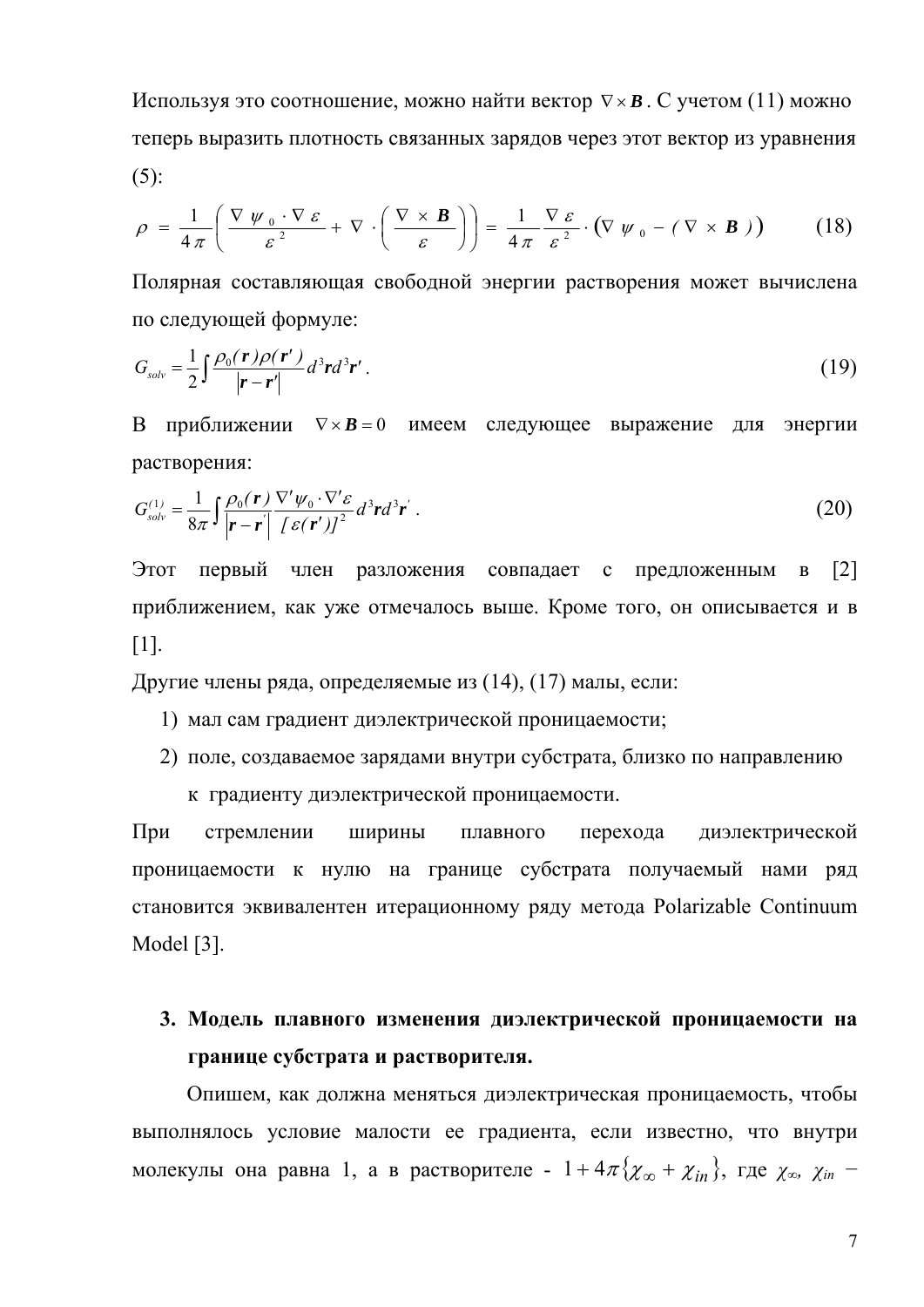константы, большие нуля, отвечающие за быструю (электронную) и медленную (ядерную) диэлектрические проницаемости. За основу расчета диэлектрической проницаемости около субстрата используем модель непрерывной среды, разработанной в [2]:

$$
\varepsilon(\mathbf{r}) = 1 + 4\pi \mathbf{z}(\mathbf{r}) \{\chi_{\infty} + \chi_{in} \varphi(z(\mathbf{r}))\},\tag{21}
$$

где *z(r)* – некая функция, однозначно определяемая расстоянием от точки пространства r до поверхности молекулы, которая подробно описывается ниже, а  $\varphi(r) = exp \left\{ \frac{(z-1)}{z_0} \right\}$  ( $z_0$  – константа, большая нуля) (см. рис. 2). В этом случае диэлектрическая проницаемость плавно меняется от 1 внутри молекулы до  $1 + 4\pi(\chi_{\infty} + \chi_{in})$  в растворителе.

Зададим теперь поведение функции  $z(r)$ . Пусть молекулярная поверхность задается сферами Ван-дер-ваальса с радиусами  $R_i$  и центрами в атомах, радиус-векторы которых  $\mathbf{R}_i$ ;  $j=1,..., N$  – текущий номер атома. Пусть  $l(r)$  – расстояние от точки  $\vec{r}$  до молекулярной поверхности. Если точка **r** не лежит внутри одного из атомов, т.е. если  $||\mathbf{r} - \mathbf{R}_j|| > R_j$ для всех ј, тогда  $l(r) = min_j l_j(r)$ , rne  $l_j(r) = ||r - R_j|| - R_j$ ,

$$
0.22 \text{ m} \cdot \ln(1/r) = 0.1 \text{ m} \cdot \ln(2r) \cdot \ln(2r) \cdot \ln(2r) \cdot \ln(2r) \cdot \ln(2r) \cdot \ln(2r) \cdot \ln(2r) \cdot \ln(2r) \cdot \ln(2r) \cdot \ln(2r) \cdot \ln(2r) \cdot \ln(2r) \cdot \ln(2r) \cdot \ln(2r) \cdot \ln(2r) \cdot \ln(2r) \cdot \ln(2r) \cdot \ln(2r) \cdot \ln(2r) \cdot \ln(2r) \cdot \ln(2r) \cdot \ln(2r) \cdot \ln(2r) \cdot \ln(2r) \cdot \ln(2r) \cdot \ln(2r) \cdot \ln(2r) \cdot \ln(2r) \cdot \ln(2r) \cdot \ln(2r) \cdot \ln(2r) \cdot \ln(2r) \cdot \ln(2r) \cdot \ln(2r) \cdot \ln(2r) \cdot \ln(2r) \cdot \ln(2r) \cdot \ln(2r) \cdot \ln(2r) \cdot \ln(2r) \cdot \ln(2r) \cdot \ln(2r) \cdot \ln(2r) \cdot \ln(2r) \cdot \ln(2r) \cdot \ln(2r) \cdot \ln(2r) \cdot \ln(2r) \cdot \ln(2r) \cdot \ln(2r) \cdot \ln(2r) \cdot \ln(2r) \cdot \ln(2r) \cdot \ln(2r) \cdot \ln(2r) \cdot \ln(2r) \cdot \ln(2r) \cdot \ln(2r) \cdot \ln(2r) \cdot \ln(2r) \cdot \ln(2r) \cdot \ln(2r) \cdot \ln(2r) \cdot \ln(2r) \cdot \ln(2r) \cdot \ln(2r) \cdot \ln(2r) \cdot \ln(2r) \cdot \ln(2r) \cdot \ln(2r) \cdot \ln(2r) \cdot \ln(2r) \cdot \ln(2r) \cdot \ln(2r) \cdot \ln(2r) \cdot \ln(2r) \cdot \ln(2r) \cdot \ln(2r) \cdot \ln(2r) \cdot \ln(2r) \cdot \ln(2r) \cdot \ln(2r) \cdot \ln(2r) \cdot \ln(2r) \cdot \ln(2r) \cdot \ln(2r) \cdot \ln(2r) \cdot \ln(2r) \cdot \ln(2r) \cdot \ln(2r) \cdot \ln(2r) \cdot \ln
$$

В работе [2] предлагается следующая формула для  $z(r)$ :

$$
z(\mathbf{r}) = 1 + exp\left\{-\frac{2l(\mathbf{r})}{\delta}\right\} - 2exp\left\{-\frac{l(\mathbf{r})}{\delta}\right\},
$$
\n(23)

где  $\delta$  – малая константа, большая нуля, имеющая смысл ширины перехода. Однако такой выбор  $z(r)$  плох тем, что производная этой функции имеет разрыв в точках, где расстояния до двух или более атомов одинаковы.

более быстрой сходимости метода в настоящей работе Лля рекомендуется использовать другую гладкую функцию  $z(r)$ , которая является бесконечно дифференцируемой в любой точке: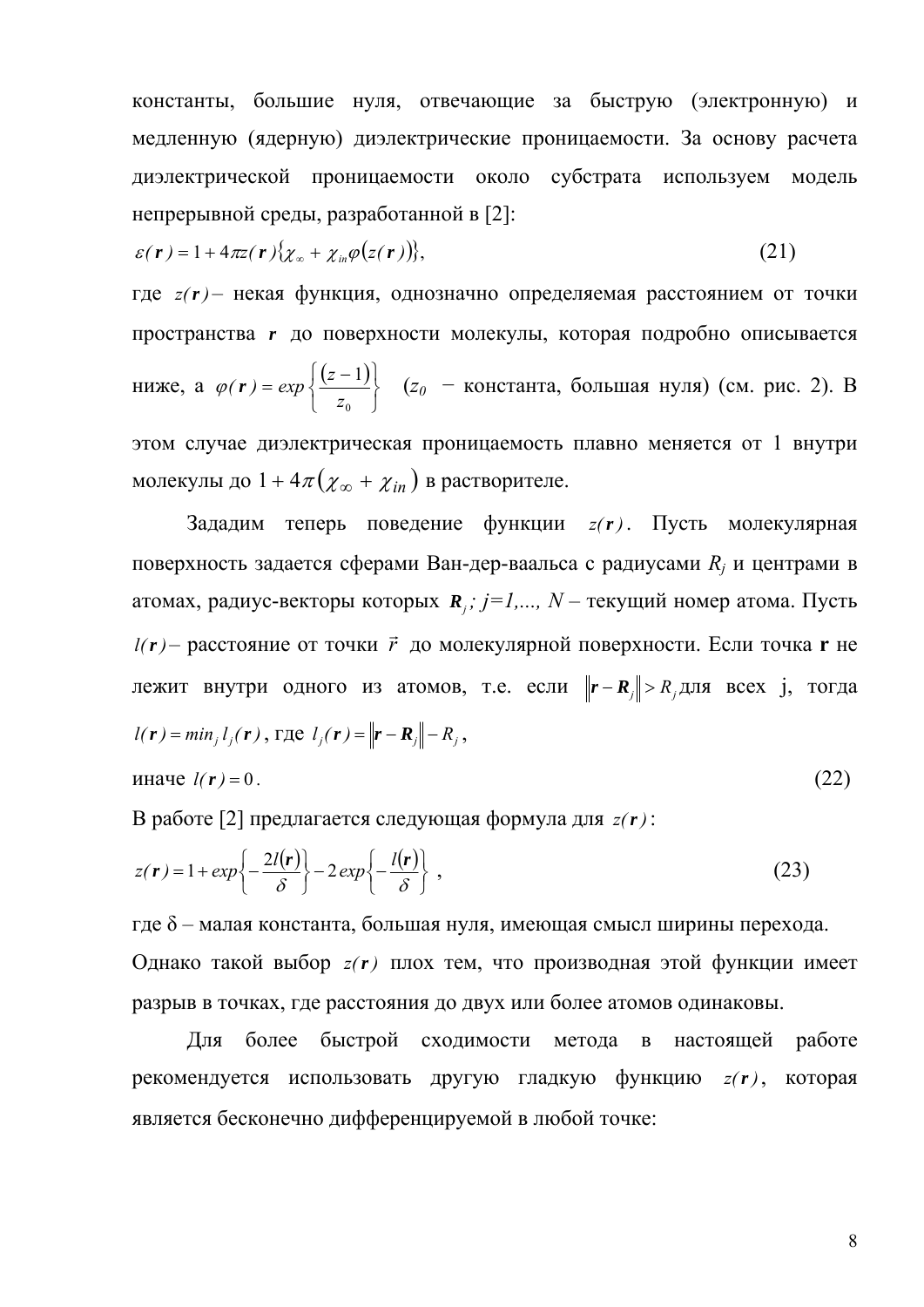$$
z(\mathbf{r}) = \frac{\sum_{j} exp\left\{-\frac{\delta}{l_{j}(\mathbf{r})}\right\}\left(1 - exp\left\{-\frac{\delta_{1}^{2}}{(l_{j}(\mathbf{r}) - l(\mathbf{r}))^{2}}\right\}\right)}{\sum_{j}\left(1 - exp\left\{-\frac{\delta_{1}^{2}}{(l_{j}(\mathbf{r}) - l(\mathbf{r}))^{2}}\right\}\right)},
$$
\n(24)

причем константы  $\delta$ ,  $\delta_l$  удовлетворяют условию  $\delta_l$  < <  $\delta$  <  $R_i$ .

# 4. Сравнение результатов расчета полярной энергии, проведенного предлагаемым в статье методом, с экспериментом и с результатами расчета методом РСМ.

В работе [2] для приближения  $\nabla \times \mathbf{B} = 0$  были проведены численные расчеты энергии растворения для ряда молекул, которые сравнивались с результатами расчета методом РСМ [3] и экспериментальными данными. Для расчета диэлектрической проницаемости использовалась формулы (21-23) со следующими параметрами:

$$
z_0=0.5,
$$

$$
\delta = 0.32 A
$$

$$
\delta = 0.32 A,
$$
  
\n
$$
\varepsilon_{out} = 1 + 4\pi \{ \chi_{\infty} + \chi_{in} \} = 78,
$$

$$
\varepsilon_{\infty}=1+4\pi\chi_{\infty}=1.77\ ,
$$

Заряды атомов были взяты из квантово-механических расчетов методом ХФ (6-31G(d,p) базис) согласно ESP схеме зарядовой локализации [13]. Радиусы были взяты из Таблицы 5 [12] и домножались на  $k=0.92$  для предлагаемого метода и на  $k=1.06$  для РСМ. Экспериментальные данные приводятся из работ [11-12].

Для выделения полярной составляющей из экспериментальной величины Гиббса растворения ионизированной энергии молекулы вычиталась экспериментальная энергия Гиббса растворения аналогичной по структуре неионизированной молекулы, при этом разница неполярных составляющих близка к нулю. Полученный результат сравнивался с соответствующей разницей рассчитанных полярных компонент энергии Гиббса растворения этих двух молекул. Сравнение полярных энергий Гиббса (см. рис. 3)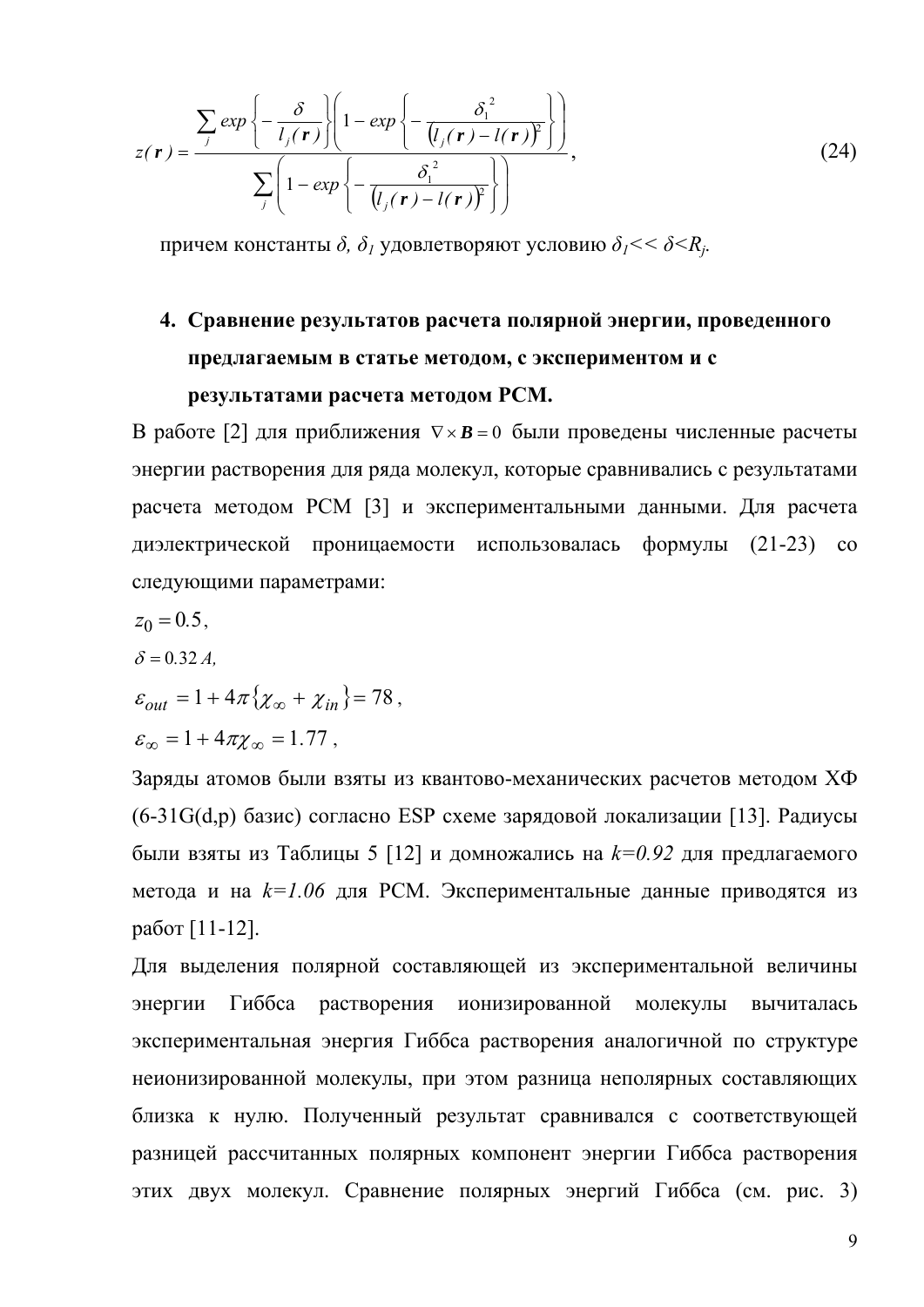свидетельствуют о быстрой сходимости рассматриваемого метода - уже первый член полученного нами ряда обеспечивает достаточную точность модели.

Поскольку может возникнуть вопрос, насколько сильный вклад могут вносить дополнительные члены разложения, был проведен численный расчет первого ( $G_{solv}^{(1)}$  из формулы (20)) и двух последующих членов разложения  $(G_{solv}^{(2)}$  из формул (14,18,19),  $G_{solv}^{(3)}$  из формул (16, 18, 19)) для пяти ионов, уже рассмотренных ранее в [2]. Соответствующие интегралы нужно численно подсчитывать лишь в узкой области вблизи поверхности молекулы. Вне этой области подынтегральная функция близка к нулю, из-за малой величины градиента  $\varepsilon$ . В точках разрыва подынтегральной функции интегралы имеют хорошую математическую сходимость. Эти факты значительно облегчают задачу численного интегрирования. Для расчета заряда атомов в отличие от [2] использовалась модель силового поля ММFF94. Соответственно радиусы из Таблицы 5 [12] домножались на  $k=0.8$ . Остальные параметры брались теми же, что и в [2]. Результат расчета (в ккал/моль) приводиться в Таблице 1.

Из приведенных результатов расчета можно видеть, что итоговая поправка, вносимая следующими двумя членами разложения, действительно мала и имеет тот же порядок величины, что и среднеквадратичное отклонение расчетов  $G_{solv}^{(1)}$  от эксперимента  $\Delta G_{skon}$  (1.75 ккал/моль, см. подпись к рис. 3). Результаты расчета первой поправки  $G_{solv}^{(1)}$  на рис. 3 взяты из [2] и очень близки по величине к полученным в данной работе.

#### 5. Выводы.

В данной работе предложена компактная формулировка итерационного метода расчета полярной составляющей энергии Гиббса растворения  $G_{\text{obs}}$  в случае непрерывного распределения диэлектрической проницаемости раствора. Подобное распределение дает более физически верную модель растворителя на границе с субстратом, предотвращает скачки  $G_{solv}$  при сдвиге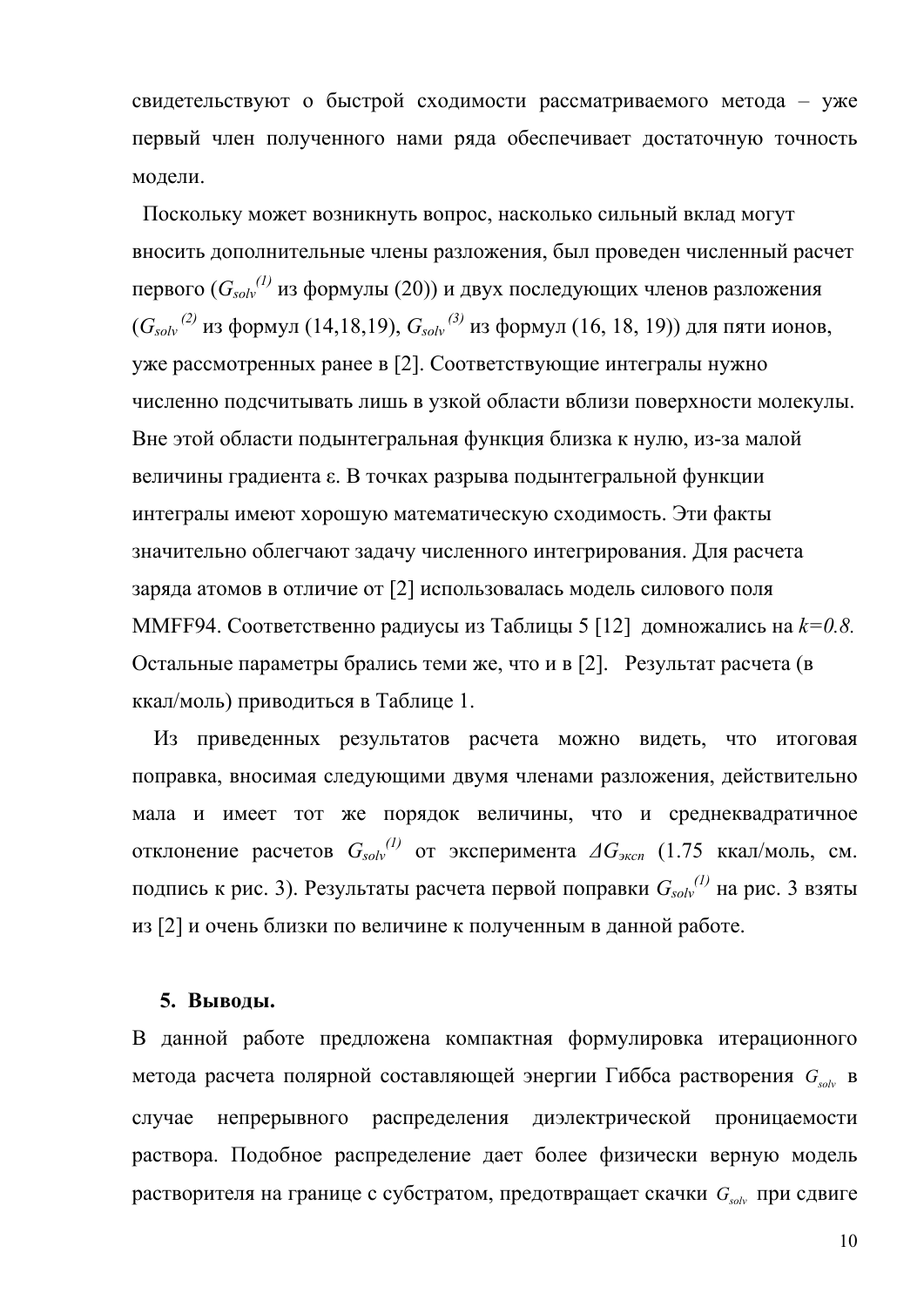атомов, позволяет легко рассчитать ситуации с плавным изменением диэлектрической проницаемости растворителя. Предложена гладкая, бесконечно дифференцируемая модель для диэлектрической проницаемости на границе субстрата с растворителем. Сравнение численного расчета уже для первой итерации  $G_{solv}^{(1)}$  дает хорошее совпадение с экспериментом и расчетом  $G_{solv}$  на основе метода РСМ.

 Из результатов расчета двух следующих членов разложения можно видеть, что их сумма мала и имеет тот же порядок величины, что и среднеквадратичное отклонение первой поправки от эксперимента.

#### **Благодарности.**

Авторы выражают глубокую признательность Базилевскому М. В. за предоставленные статьи и ссылки, которые были использованы в данной работе.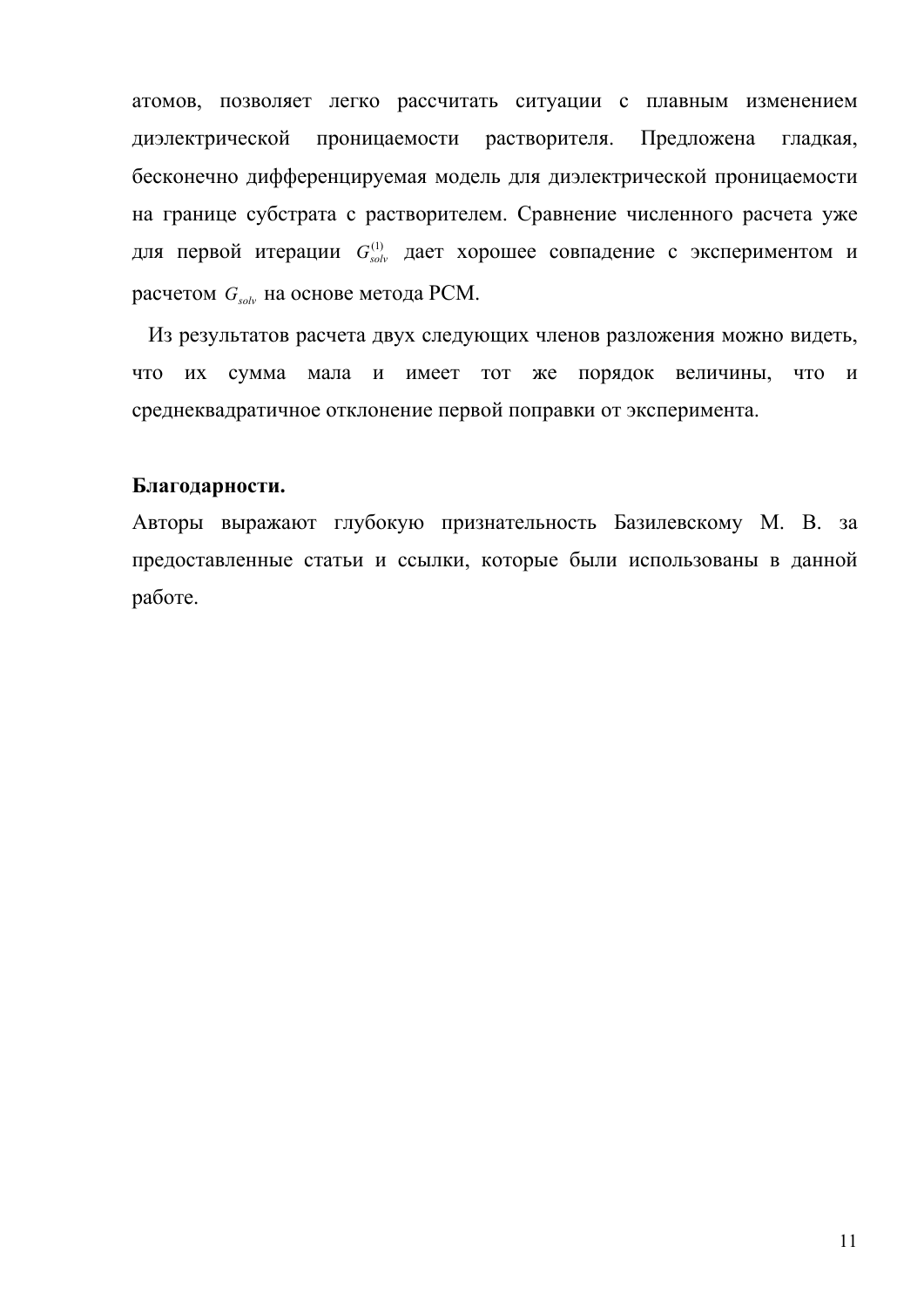### **Приложение**

Часто возникает вопрос о том, какая величина вычисляется с помощью диэлектрической проницаемости (полярная компонента энергии сольватации) – потенциальная электростатическая внутренняя энергия или энергия Гиббса [9]. В данном приложении содержится рассмотрение этого вопроса для модельной системы, подтверждающее последнее.

Рассмотрим вначале вопрос качественно. Энергию Гиббса можно записать так:

$$
G_{free} = U_{el} + U_{nonel} - TS + pV, \qquad (25)
$$

где *Uel* – потенциальная электростатическая энергия:

$$
U_{el} = \int \frac{E^2}{8\pi} dV \,,\tag{26}
$$

*Unonel* – неэлектростатическая энергия (т.е. потенциальная энергия натяжения «пружинок», которая присутствует, когда диполь в диэлектрике описывается как два заряда, соединенные пружинкой, и отсутствует для жестких вращающихся диполей),

*TS* – энтропийная составляющая. Энтропия уменьшается при растворении, вследствие упорядочивания диполей при поляризации среды.

*pV* – малосущественная компонента, поскольку объем почти не меняется при растворении.

Полярная компонента энергии сольватации определяется формулой:

$$
G_{pol} = \int \frac{\varepsilon E^2}{8\pi} dV \,. \tag{27}
$$

Из того, что она не совпадает с  $U_{el}$  (26), уже очевидно, что она не может быть потенциальной электростатической энергией. С другой стороны, можно проиллюстрировать качественно, что G<sub>pol</sub> обладает свойствами свободной энергии, т.е. при растворении

$$
\Delta G_{free} = \Delta G_{pol} \,. \tag{28}
$$

Действительно, для Т=0 и жестких диполей при растворении из (25):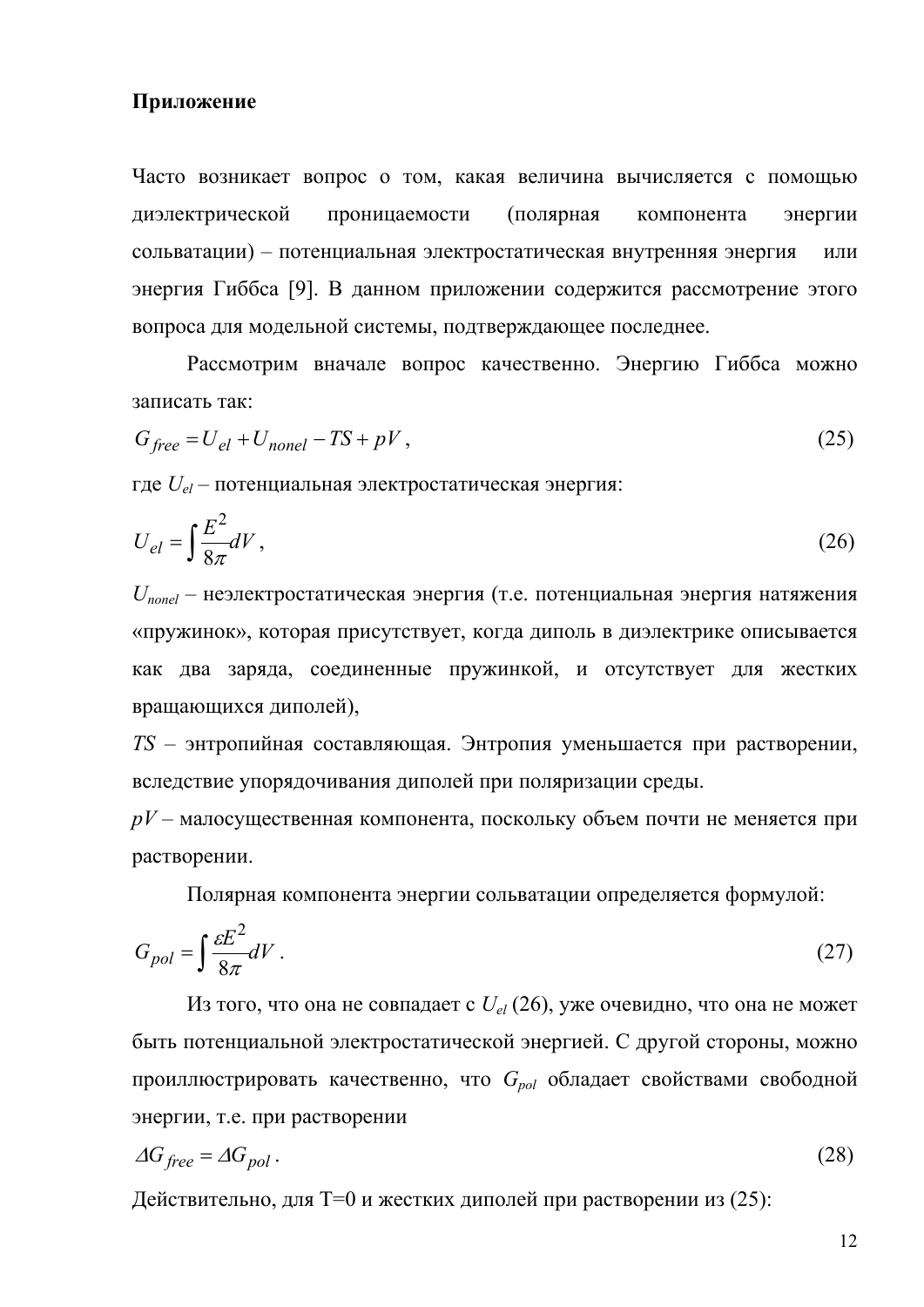$$
\Delta G_{free} = \Delta U_{el} = \int \frac{E_2^2}{8\pi} dV - \int \frac{E_1^2}{8\pi} dV \tag{29}
$$

и из (27)

$$
\Delta G_{pol} = \Delta U_{el} = \int \frac{\varepsilon E_2^2}{8\pi} dV - \int \frac{E_1^2}{8\pi} dV \tag{30}
$$

Если  $\Delta G_{free} = \Delta G_{pol}$  верно, то это возможно только для  $\varepsilon = l$ . Действительно, жесткие диполи при абсолютном нуле все полностью ориентированы в одном направлении и линейный отклик поляризации среды

на поле отсутствует – отсюда  $\varepsilon = 1$ , как и ожидалось из (29) и (30)

Для T=0 и диполей на «пружинках» при растворении из (25):

$$
\Delta G_{free} = \Delta U_{el} + \Delta U_{nonel} = \int \frac{E_2^2}{8\pi} dV - \int \frac{E_1^2}{8\pi} dV + \Delta U_{nonel}
$$
(31)

и из (27)

$$
\Delta G_{pol} = \Delta U_{el} = \int \frac{\varepsilon E_2^2}{8\pi} dV - \int \frac{E_1^2}{8\pi} dV \,. \tag{32}
$$

Если  $\Delta G_{free} = \Delta G_{pol}$ верно, то ожидается ненулевой линейный отклик поляризации среды  $\varepsilon > 1$  за счет  $\Delta U_{nonel}$ . И действительно, ничто не мешает таким диполям растягиваться и при абсолютном нуле, давая линейный отклик поляризации среды на поле, т.е.  $\varepsilon > 1$  как и ожидалось из (31) и (32)

Опишем ситуацию для жестких диполей количественно. Рассмотрим изменение свободной энергии системы диполей, помещенных в полное *(собственное*  $+$ внешнее) напряженностью электрическое поле  $E_{\parallel}$ Предположим, что поле слабо меняется на величине диполя. Тогда можно записать для изменения свободной энергии  $\Delta G$ :

$$
\Delta G = G(E) - G(0) = RT \ln \int \exp(-\beta (\sum - d_i E(r_i) \cos \theta_i) d\Gamma \tag{33}
$$

В (33) интегрирование ведется по всему фазовому пространству,  $d_i$  модуль і-ого дипольного момента  $E(r_i)$  - напряженность полного поля в центре і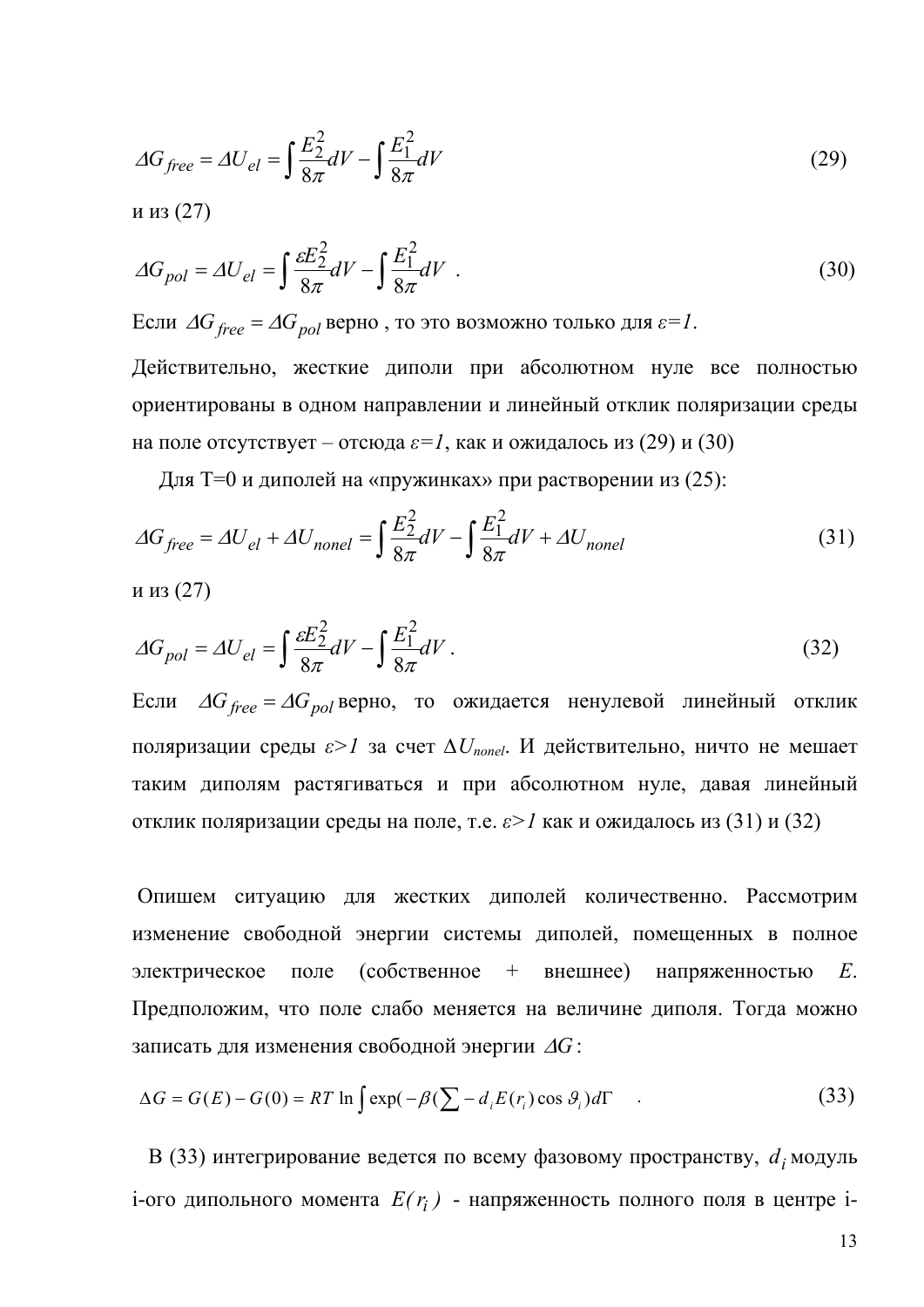ого дипольного момента,  $cos\theta_i$  - угол между внешнем полем и дипольным моментом, суммирование в экспоненте ведется по всем диполям. Отметим, что в (33) не используется предположение об отсутствии взаимодействия наведенных дипольных моментов.

Возьмем вариацию от (33) по функции напряженности внешнего поля. Получим

$$
\frac{\delta(\Delta G)}{\delta E} = \frac{\int \sum -d_i \cos \theta_i \exp(-\beta (\sum -d_i E(r_i) \cos \theta_i)) d\Gamma}{\int \exp(-\beta (\sum -d_i E(r_i) \cos \theta_i) d\Gamma} \tag{34}
$$

Видно, что (34) - это просто среднее значение проекции индуцированного дипольного момента на направление напряженности внешнего поля. Тогда получаем

$$
\frac{\delta(\Delta G)}{\delta E} = p = (\varepsilon - 1)\varepsilon_0 E \tag{35}
$$

Здесь мы использовали то, что индуцированный дипольный момент единицы объема р связан с диэлектрической восприимчивостью  $\chi$  как

$$
p = \chi \varepsilon_0 E \tag{36}
$$

а диэлектрическая проницаемость с восприимчивостью как

$$
\varepsilon = 1 + \chi \tag{37}
$$

Интегрируя уравнение (35), получим:

$$
\Delta G = \frac{(\varepsilon - 1)\varepsilon_0 E^2}{2} + C \tag{38}
$$

Константа интегрирования С определяется из условия  $\Delta G(\varepsilon = 1) = 0$ . получаем С=0. Окончательно,

$$
\Delta G = \frac{(\varepsilon - 1)\varepsilon_0 E^2}{2},\tag{39}
$$

что и требовалось доказать.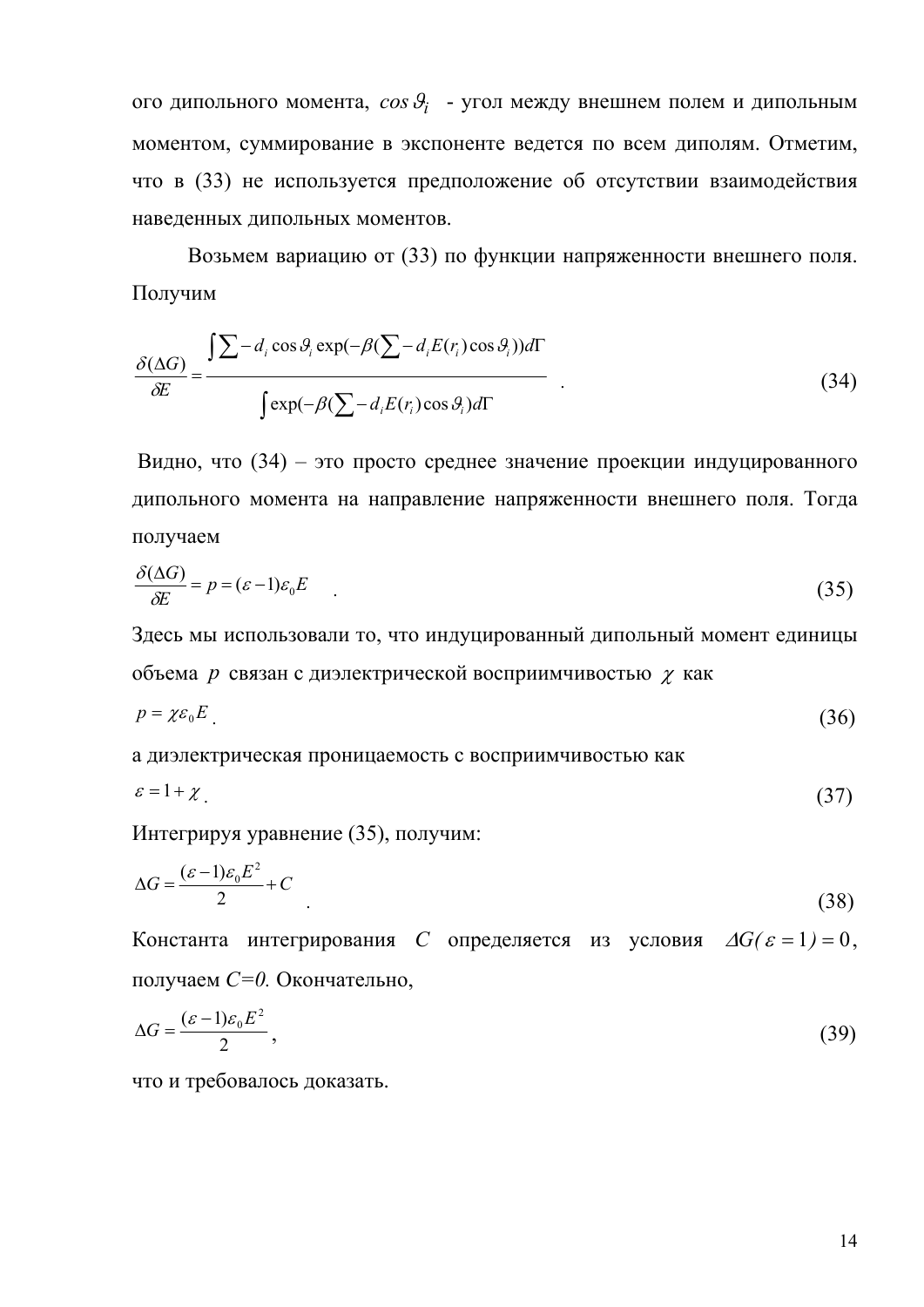## СПИСОК ЛИТЕРАТУРЫ

1. *Basilevsky M.V., Grigoriev F.V., Kupervasser O.Yu.* // J. Phys. Chem. B. 2010. V.114. P.16427

2. *Basilevsky M.V., Grigoriev F.V., Nikitina E.A., Leszczynski J.*// J. Phys. Chem.

B. 2010. V.114. P.2457.

3. *Tomasi J., Persico M.*// Chem. Rev. 1984. V.94. P.2027.

4. *Klamt B., Schuurmann S.*// J. Chem. Soc. Perkin Trans. 1993. V.2. P.779

5. *Connolly, M. L.* // J. Appl. Crystallogr., 1983. V.16. P.548.

6. *Totrov M., Abagyan R.* // Journal of Structural Biology, 1996. V.116**.** P.138.

7. *Vorobjev Y.N., Hermans J.* // Biophysical Journal, 1997. V.73. P.722

8. *Im W., Beglov D., Roux B.* // Computer Physics Communications, 1998.

V.111.P.59

9. *Воротинцев М.А. , Корнышев А.А.* Электростатика сред с

пространственной дисперсией. М.: Наука, 1993.

10. *Kharkats Y., Kornyshev A.A., Vorotyntsev M.A.*// J. Chem. Soc., Faraday Trans. 2. 1976. V. 72. P. 361.

11. *Chudinov G.E., Napolov D.V., Basilevsky M.V.*// Chem. Phys*.* 1992. V.160. P.41.

12. *Jorgensen W.L., Ulmschneider J.P., Tirado-Rivers J.* // J. Phys. Chem. B. 2004. V.108. P.16264.

13. *Frisch M.J., Trucks G.W., Schlegel H.B. et al.* Gaussian 03 (Revision B.03); Pittsburgh PA: Gaussian Inc, 2003.

14. A. Ben-Naim, *Solvation Thermodynamics* (Plenum Press, NY, 1987).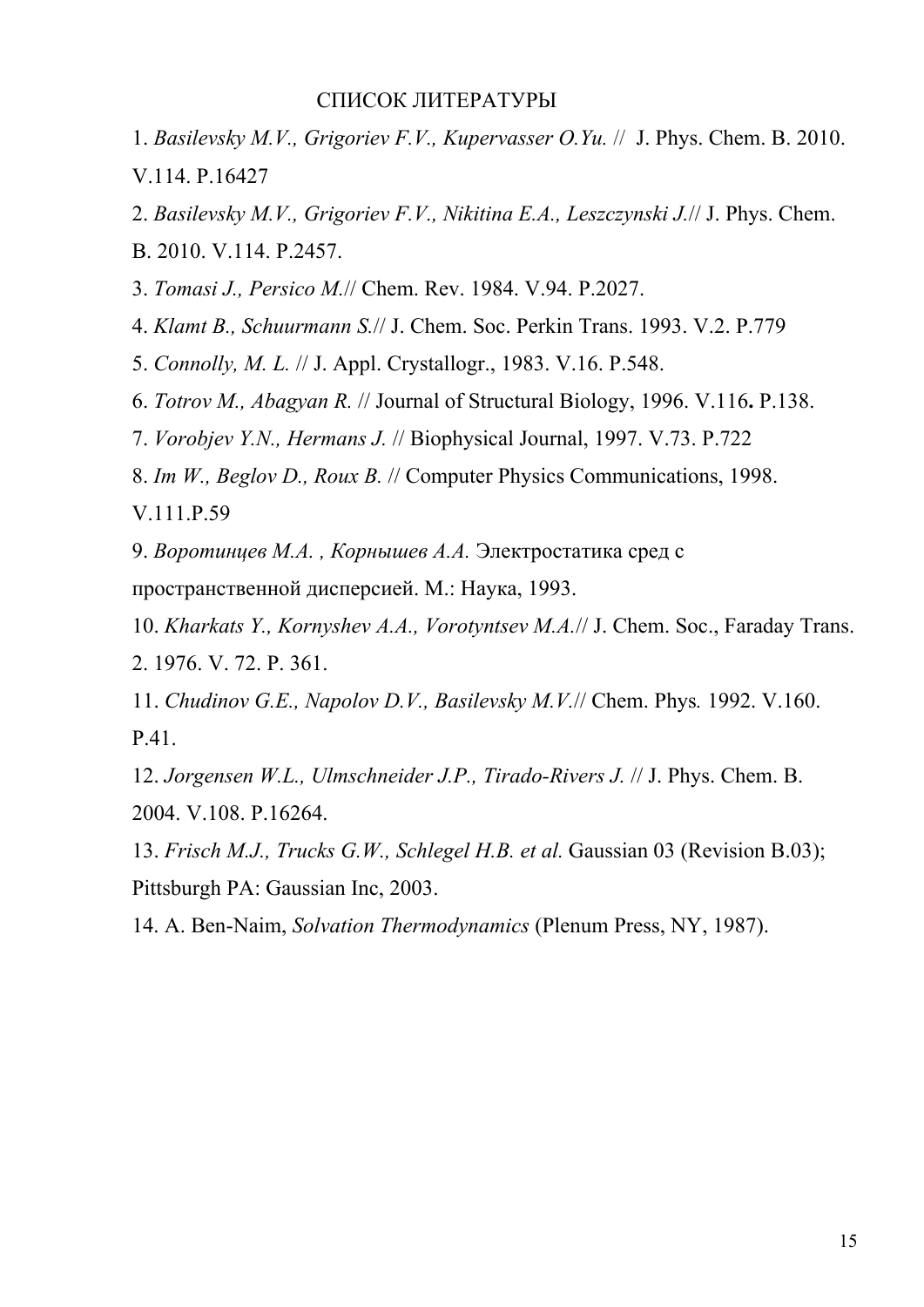| Ион                  | $\varDelta G_{\text{3kcn}}[2]$ | $G_{solv}^{(1)}$ | $G_{solv}^{(2)}$ | $G_{solv}^{(3)}$ | $\Delta G_{solv} = G_{solv}^{(2)} + G_{solv}^{(3)}$ |
|----------------------|--------------------------------|------------------|------------------|------------------|-----------------------------------------------------|
| $\rm (CH_3)_2NH_2^+$ | $-65,9$                        | $-65,89$         | $-3,22$          | 1,67             | $-1,55$                                             |
| $(CH_3)_3NH^+$       | $-58,9$                        | $-60,05$         | $-2,33$          | 0,66             | $-1,67$                                             |
| $CH_3CH_2)_2NH_3^+$  | $-68,8$                        | $-71,30$         | $-8,61$          | 6,01             | $-2,60$                                             |
| $CH_3CH_2NH_3^+$     | $-70,4$                        | $-72,57$         | $-6,27$          | 5,49             | $-0.78$                                             |
| $CH_3NH_3^+$         | $-73,1$                        | $-75,23$         | $-3,03$          | 2,02             | $-1,01$                                             |

Таблица 1. Расчетные и экспериментальные энергии сольватации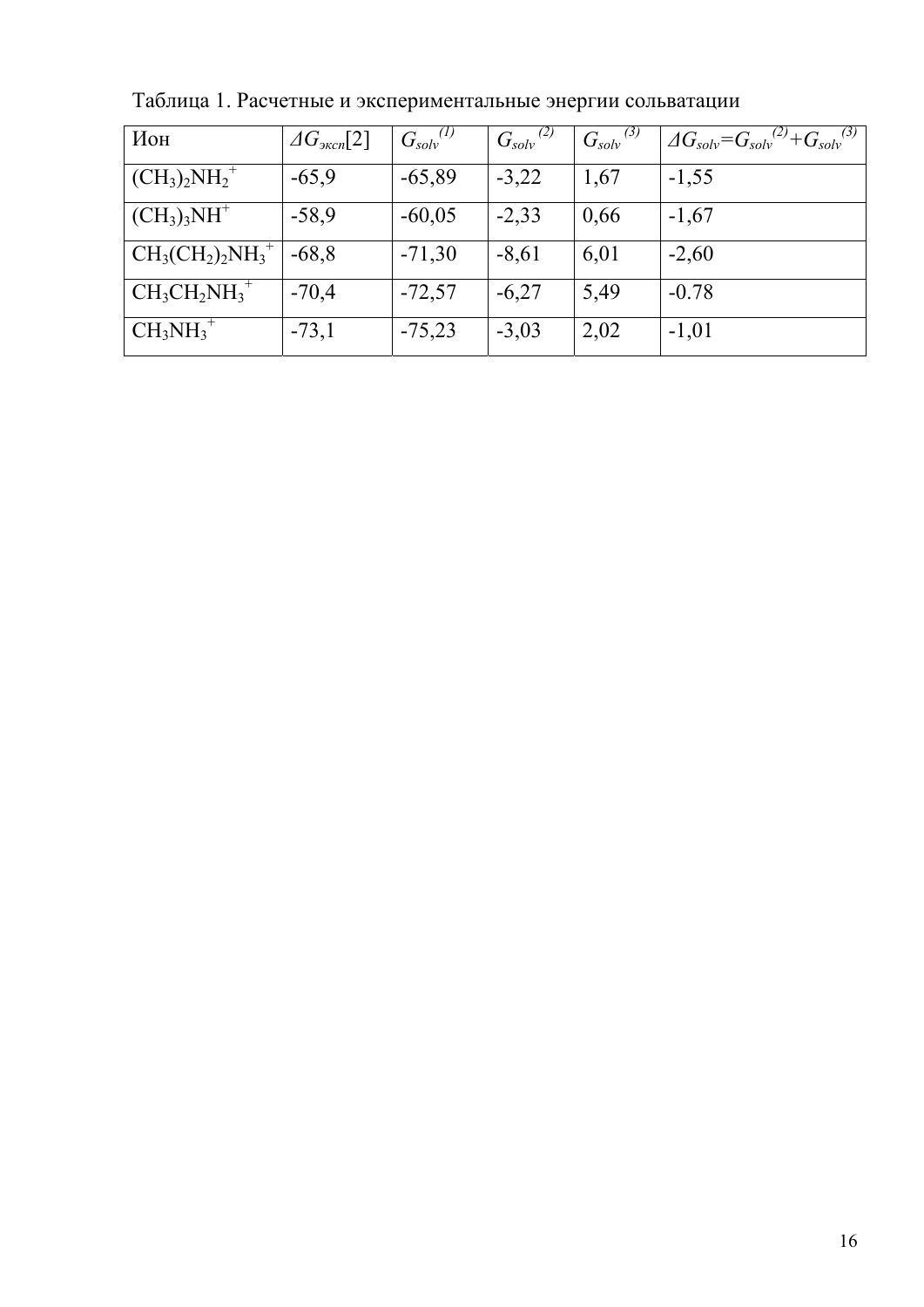Список рисунков.

Рис. 1. Определение расстояния до молекулы. Из работы [2].

Рис. 2. Поведение функции *z( l )*. Из работы [2].

Рис. 3. Для ионов аммониевого типа корреляция величин  $G_{solv}^{(1)}$  и  $G_{exp}$  ( a), среднеквадратичное отклонение 1.75 ккал/моль) и

 $G_{solv}^{(1)}$  и  $G_{pCM}$  (б, среднеквадратичное отклонение 1.68 ккал/моль); здесь  $G_{solv}^{(1)}$  энергии Гиббса растворения, полученная при расчете в рамках только одной (первой) итерации,  $G_{\text{PCM}}$  - то же в рамках PCM,  $G_{\text{exp}}$  - пересчитана из эксперимента. Все энергетические величины даны в ккал/моль. Использованы данные из работы [2].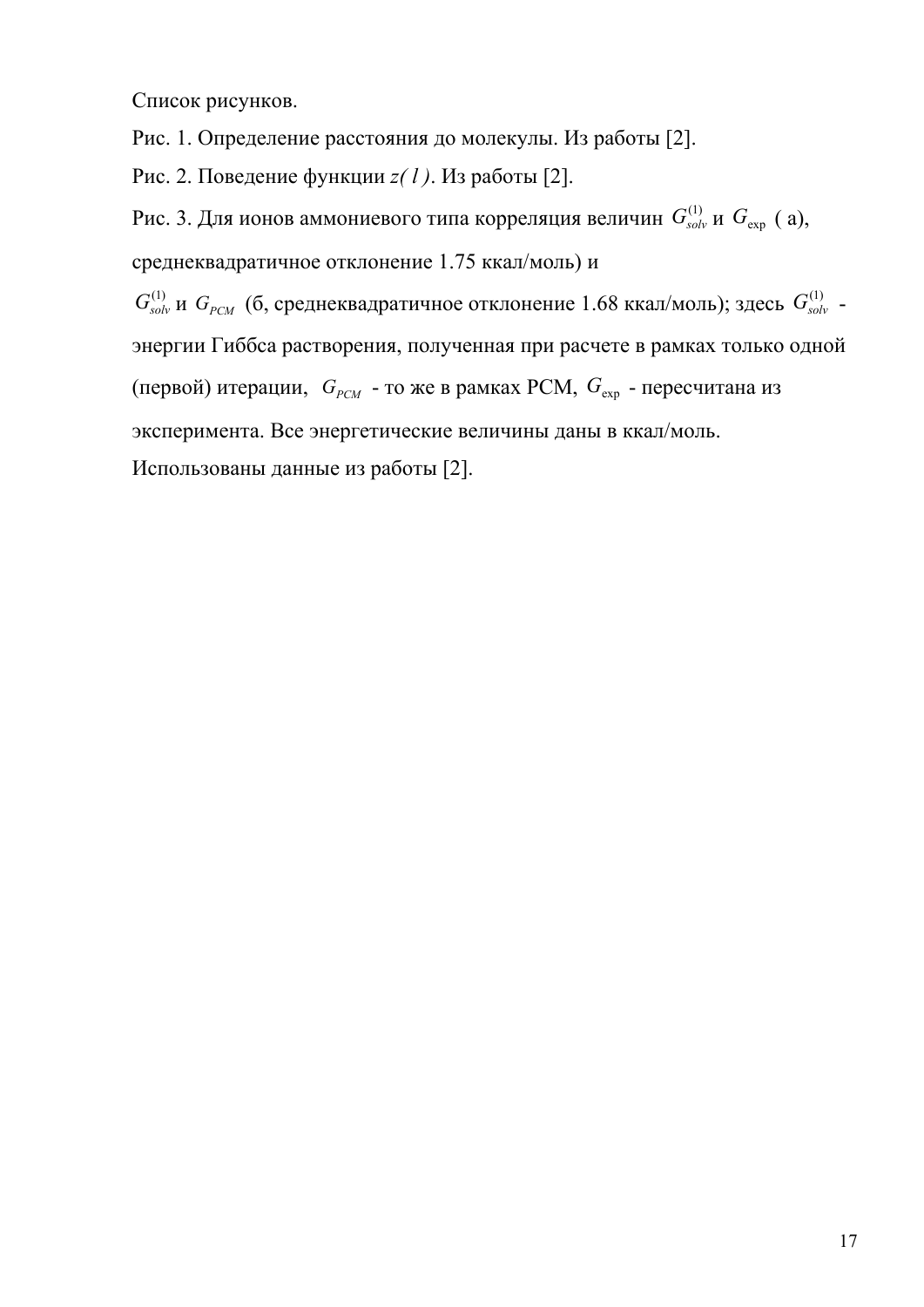Рис. 1.

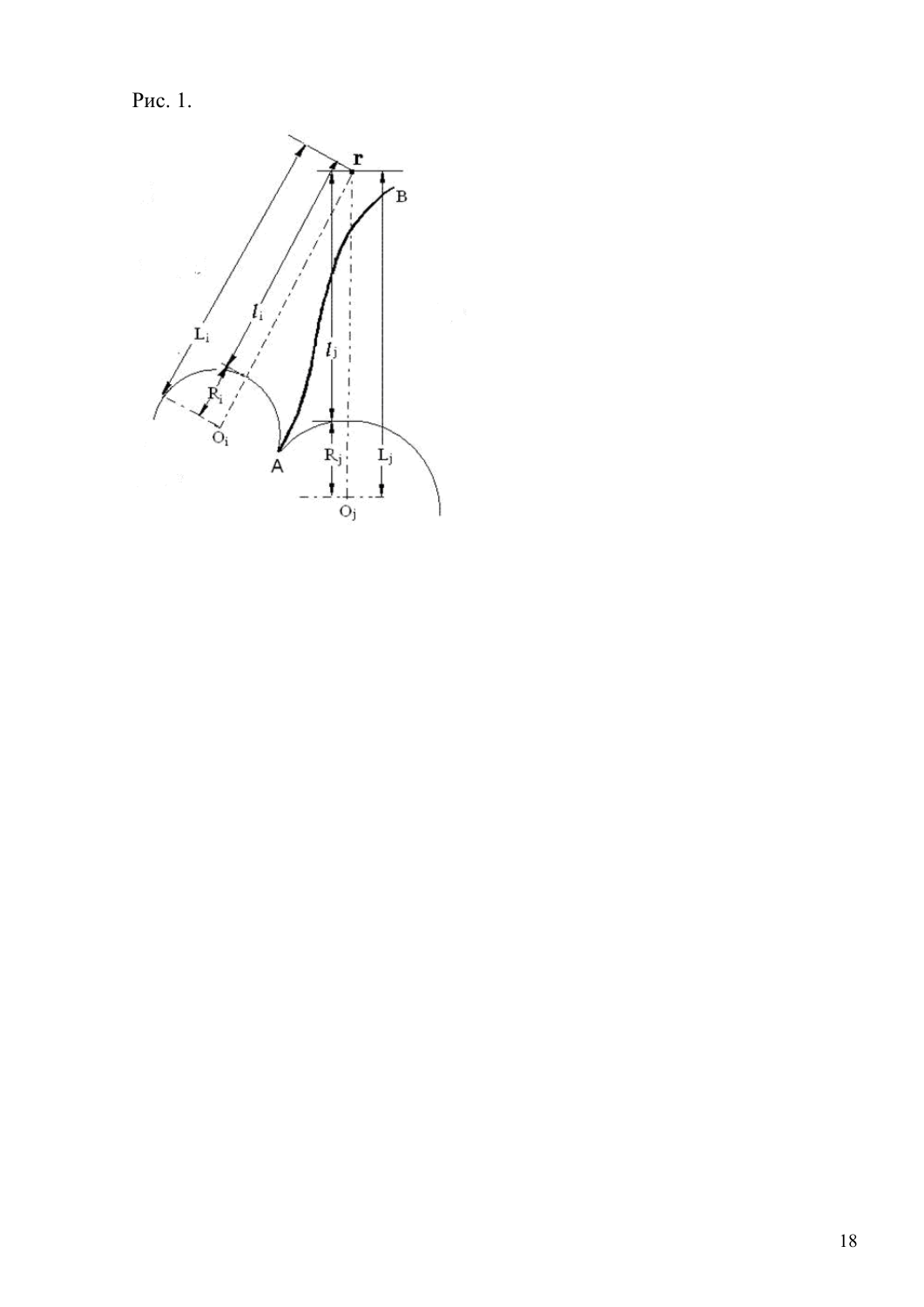